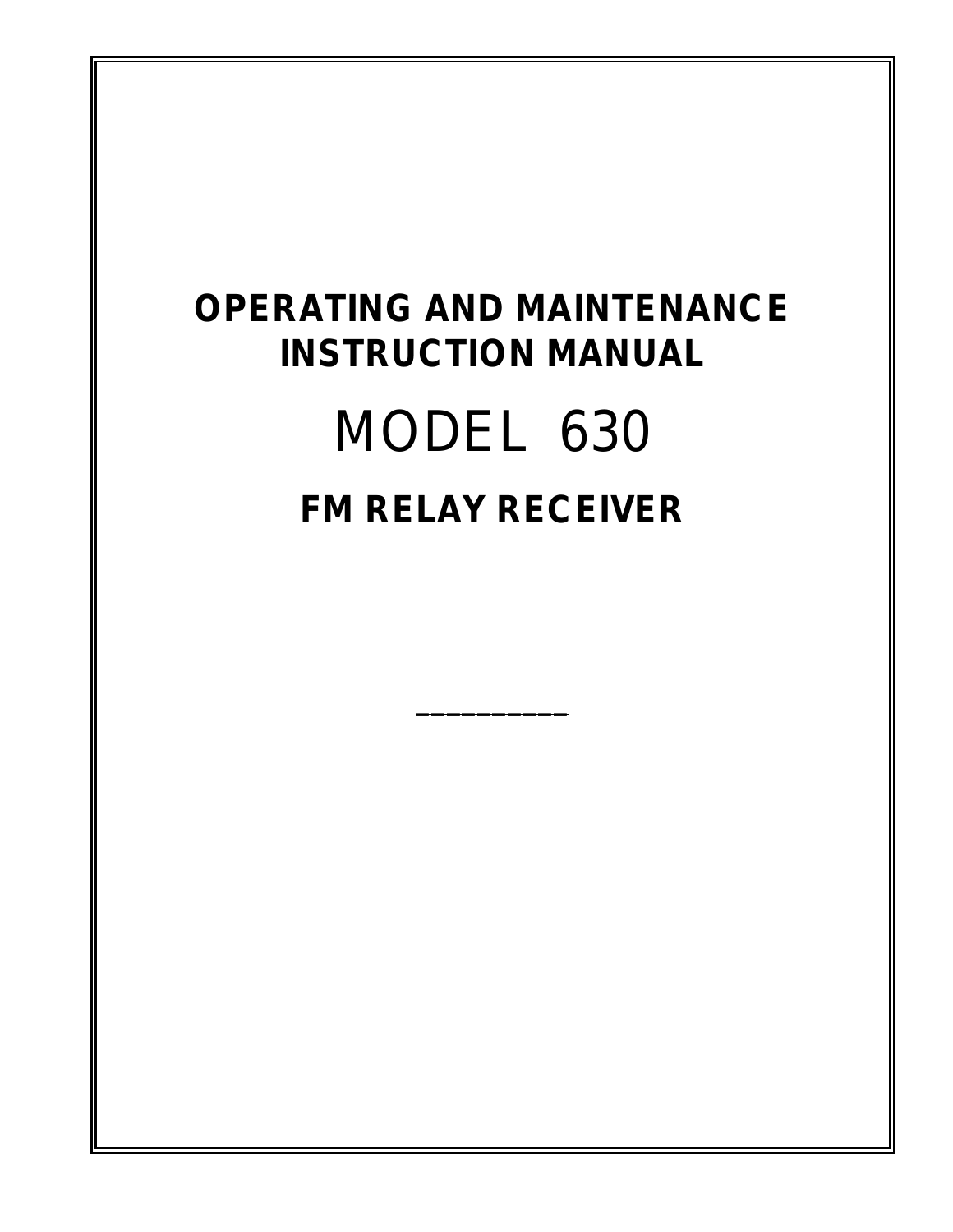| --- USER'S RECORD -          |
|------------------------------|
| Model 630 - Serial No.       |
| Date Purchased               |
| Warranty Card Mailed $-\Box$ |

## **OPERATING AND MAINTENANCE INSTRUCTION MANUAL** MODEL 630 **FM RELAY RECEIVER**

June, 1996



1305 Fair Avenue, Santa Cruz, CA 95060 TEL: (408) 458-0552 – FAX: (408) 458-0554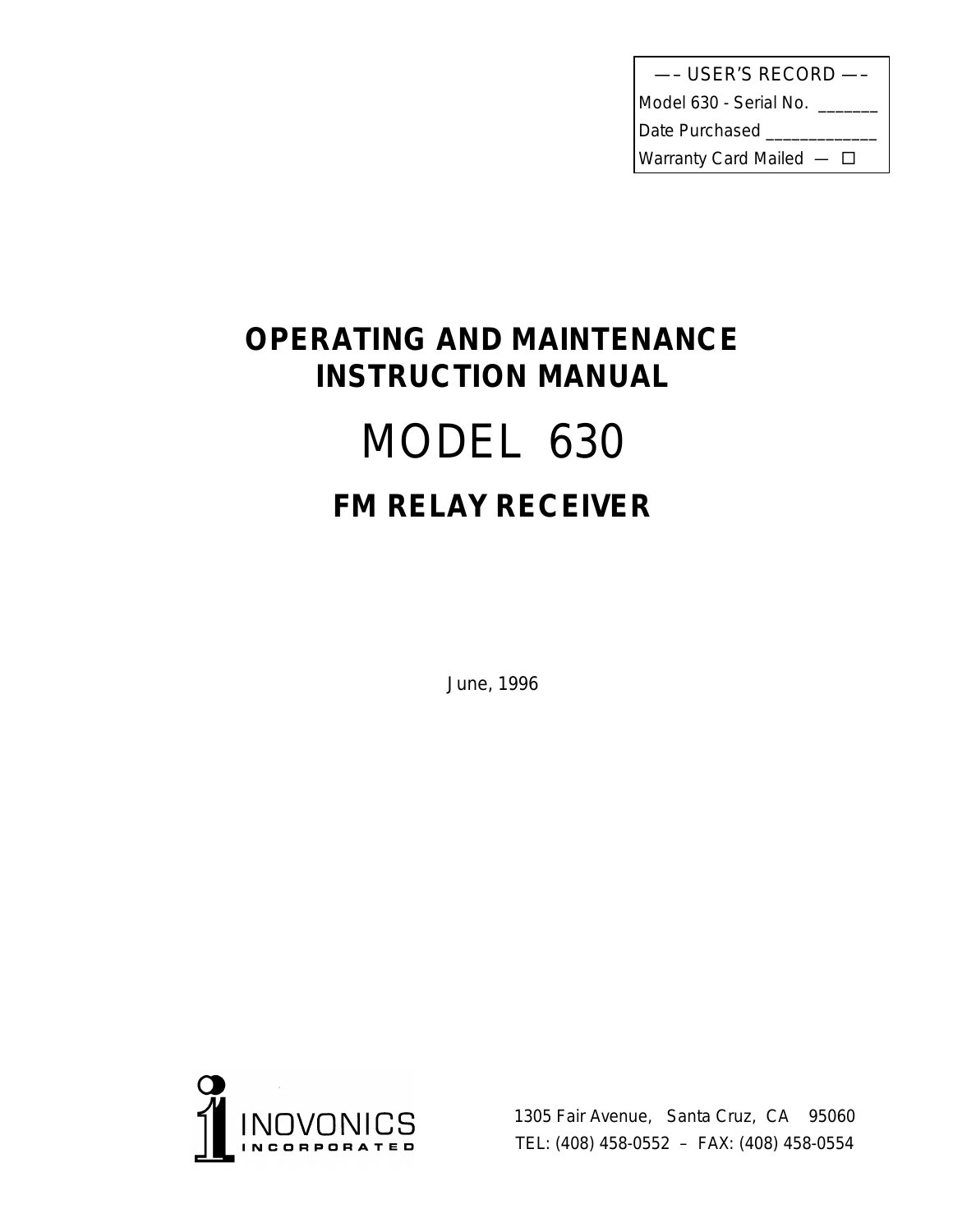## TABLE OF CONTENTS

| Section I - INTRODUCTION                                                                                                                   |  |
|--------------------------------------------------------------------------------------------------------------------------------------------|--|
| <b>General</b> - Features                                                                                                                  |  |
|                                                                                                                                            |  |
|                                                                                                                                            |  |
| Section II - Installation and Connection                                                                                                   |  |
| Unpacking and Inspection manufactured and the set of the set of the set of the Unpacking and Inspection manufactured and the United States |  |
|                                                                                                                                            |  |
| Rack Requirements - Heat Dissipation                                                                                                       |  |
|                                                                                                                                            |  |
| As Delivered - Voltage Selector - Power Cord                                                                                               |  |
|                                                                                                                                            |  |
| Location - Ground Loops                                                                                                                    |  |
|                                                                                                                                            |  |
| The Receiving Antenna - Input Filters                                                                                                      |  |
|                                                                                                                                            |  |
|                                                                                                                                            |  |
|                                                                                                                                            |  |
|                                                                                                                                            |  |
|                                                                                                                                            |  |
|                                                                                                                                            |  |
| Alarm Outputs - Remote Control Inputs -<br><b>Analog Metering Outputs</b>                                                                  |  |
| Section III - Panel Controls and Indicators                                                                                                |  |
|                                                                                                                                            |  |
| (All Controls and Indicators Defined According to Function)                                                                                |  |
|                                                                                                                                            |  |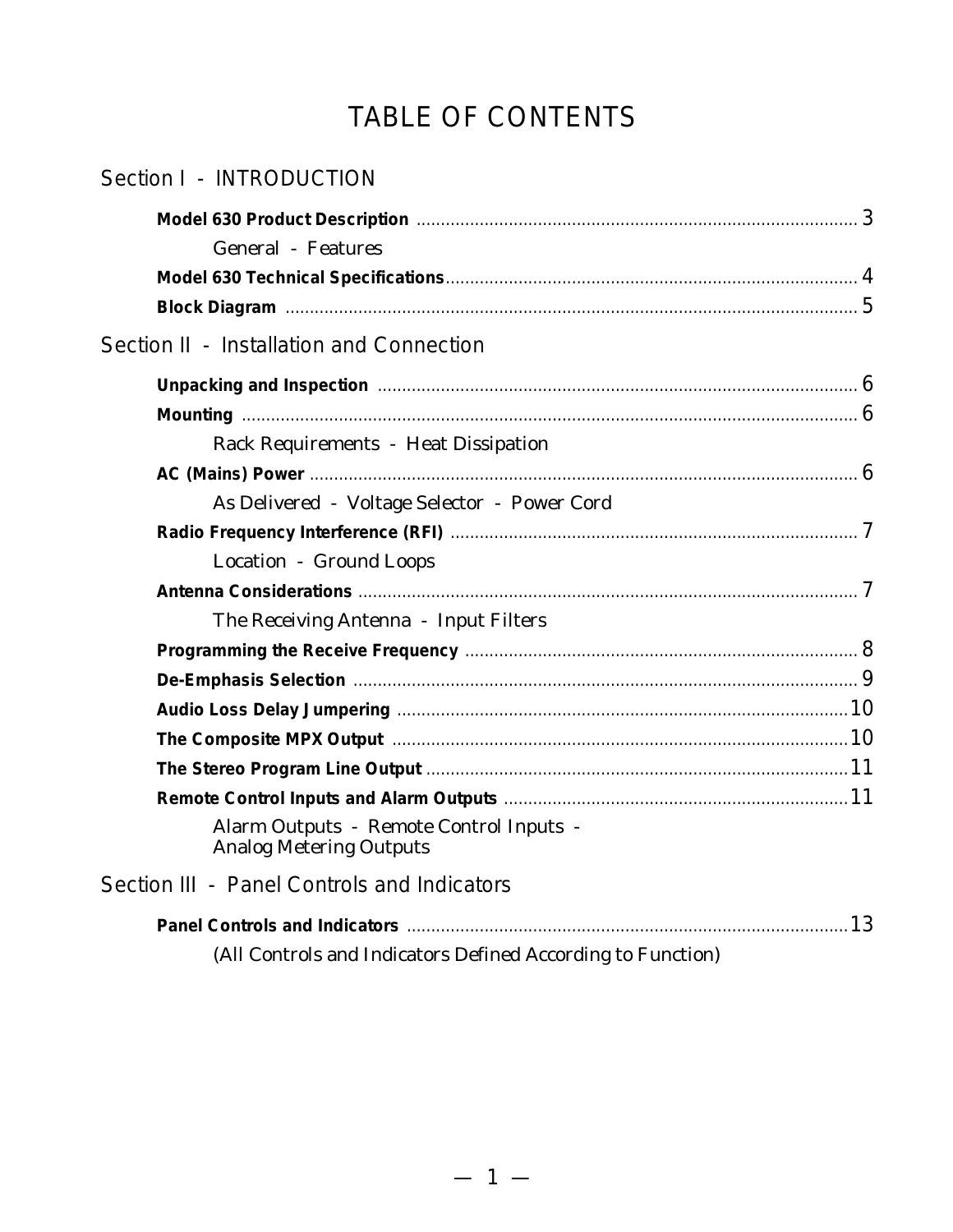### Section IV - Calibration

| Calibration                                                                                                                                                                                                                                        |              |
|----------------------------------------------------------------------------------------------------------------------------------------------------------------------------------------------------------------------------------------------------|--------------|
| Equipment Required - Power Supply Check - Synthesizer<br>PLL Frequency - Tuner and IF Adjustments - Mute Level Cal -<br>Composite-Baseband Equalization - Demodulation Separation -<br>Line Output and Meter Calibration - Multipath Filter Tuning |              |
| Section V - Circuit Descriptions                                                                                                                                                                                                                   |              |
|                                                                                                                                                                                                                                                    | $22^{\circ}$ |
| Component Annotation - RF / IF / Detector Section -<br>Stereo Decoder - Audio Loss and Multipath Alarms -<br>Bargraph Meter - Power Supplies                                                                                                       |              |
| Section VI - Appendix                                                                                                                                                                                                                              |              |
|                                                                                                                                                                                                                                                    |              |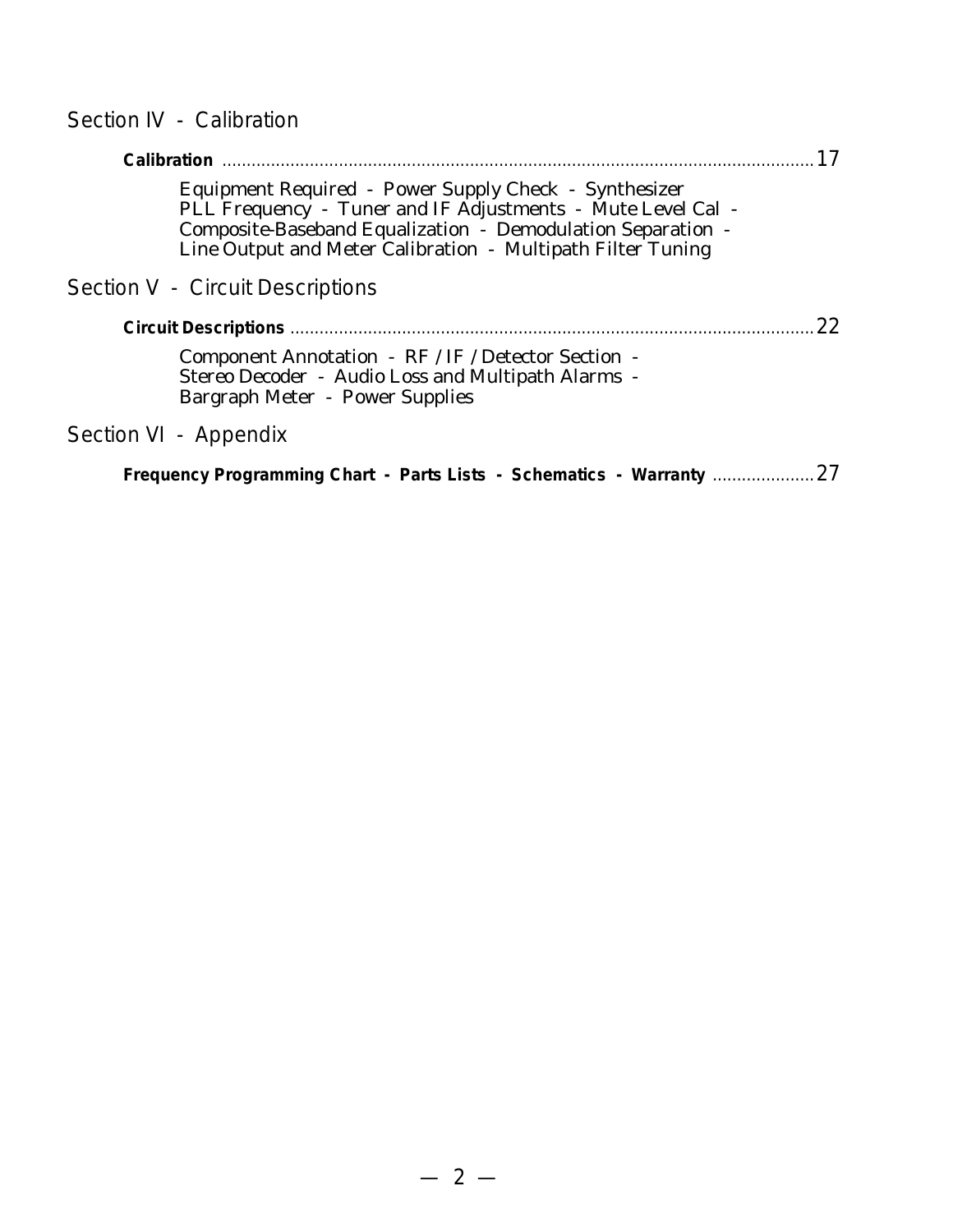## Section I

## INTRODUCTION

#### MODEL 630 PRODUCT DESCRIPTION

**General** Inovonics' Model 630 is a frequency-agile FM "Relay" Receiver intended for single-channel translator (re-broadcast) service and for other professional applications requiring high quality off-air program pickup. The receive frequency is user-programmable over the FM broadcast band in 100kHz increments.

> The 630 has two outputs: a conditioned composite "baseband" output which may be fed directly to the broadband input of an FM exciter, and balanced program line outputs which provide demodulated left- and right-channel stereo audio.

#### **Features** Features of the Inovonics 630 include:

- Wide/narrow IF bandwidth which may be locally or remotely selected.
- A noise-reducing "blend" function for the demodulated program audio output which may be locally or remotely enabled.
- Automatic output muting and over-deviation limiting circuits to protect the re-broadcast signal.
- Alarms with remote outputs for low incoming RF and for loss of program audio.
- Local and remote measurements of incoming signal level and multipath distortion for accurate antenna orientation.
- Accurate front-panel metering of relevant signal levels.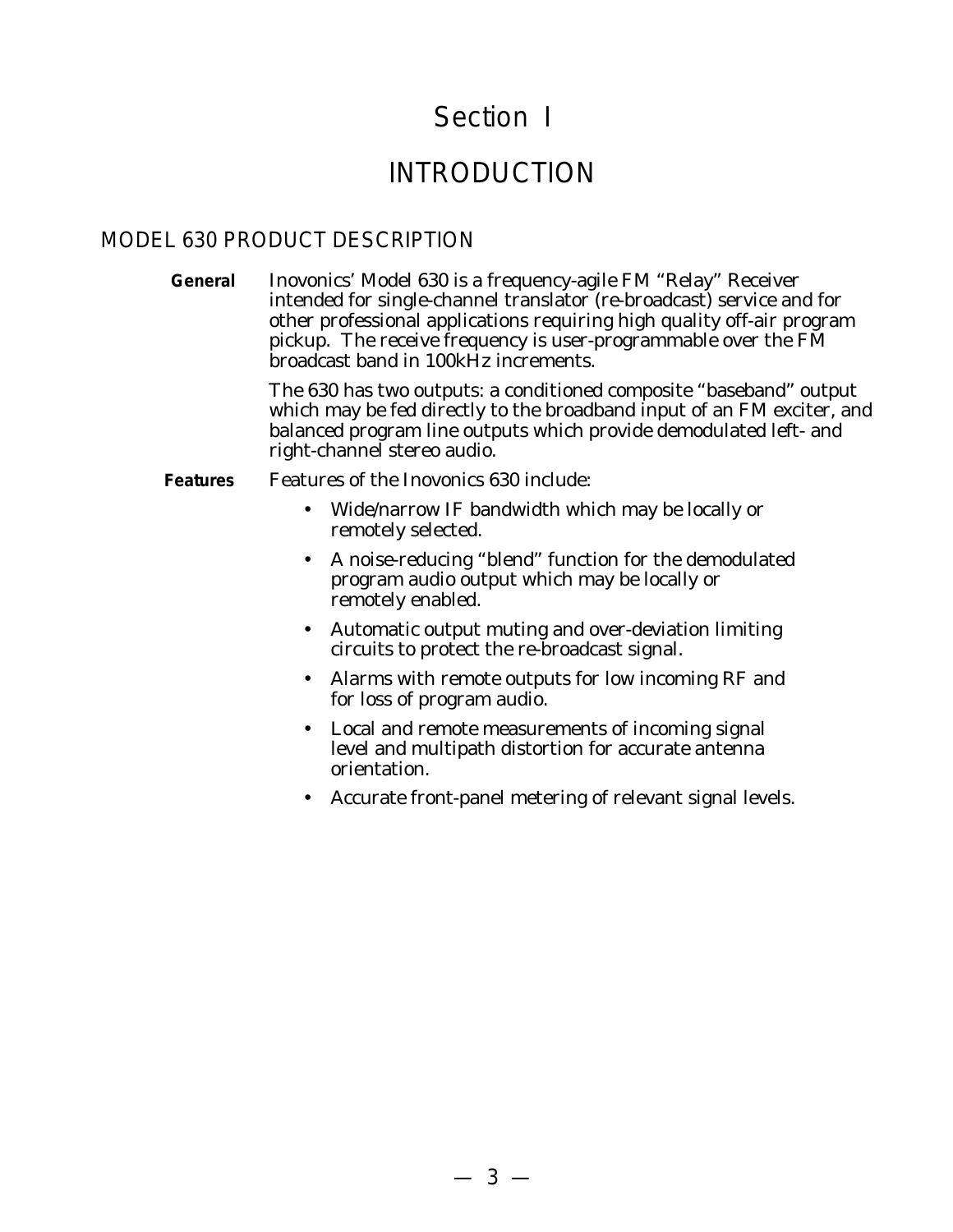#### MODEL 630 TECHNICAL SPECIFICATIONS

#### **Receiver Sensitivity:**

10µV for 50dB stereo SNR with WIDE IF.

#### **Receiver Selectivity:**

WIDE IF:  $-6dB$  at  $\pm$  150kHz; NARROW IF:  $-6dB$  at  $\pm 75kHz$ . (See Figure 1, below.)

#### **Stereo Separation:**

WIDE  $IF: > 45dB$  (typically 50dB), 20Hz–15kHz; NARROW IF: Typically 20dB, 20Hz–15kHz.

#### **Distortion** (in baseband signal or demodulated audio)**:** WIDE IF: < 0.3% THD; NARROW IF: <3% THD.

#### **Composite Baseband Output:**

Adjustable between 2V p-p and 5V p-p; 75-ohm source impedance, unbalanced.

#### **Program Line Outputs:**

Left and right channel activebalanced outputs deliver 0dBm into 600 ohms at  $\pm$  75kHz deviation.

#### **Frequency Response** (of de-

modulated program audio)**:**  $\pm$  0.5dB, 20Hz–15kHz

**Noise** (in demodulated stereo program audio)**:** Better than 60dB below  $\pm$  75kHz deviation with 250µV or greater RF input.

#### **Remote Control Logic:**

Individual contact closures to ground initiate forced-mono reception, select narrow IF bandwidth, defeat output muting and defeat the "blend" feature.

#### **Remote Alarm Provision:**

Open-collector NPN transistors saturate to ground for loss of carrier and for loss of program audio.

#### **Power Requirements:**

105–130VAC or 210–255VAC, 50/60Hz; 15 watts.

#### **Size and Weight:**

1¾"H x 19"W x 7"D (1U); 7 lbs (shipping).

**Figure 1 -** Receiver RF/IF Bandwidth, WIDE and NARROW Modes.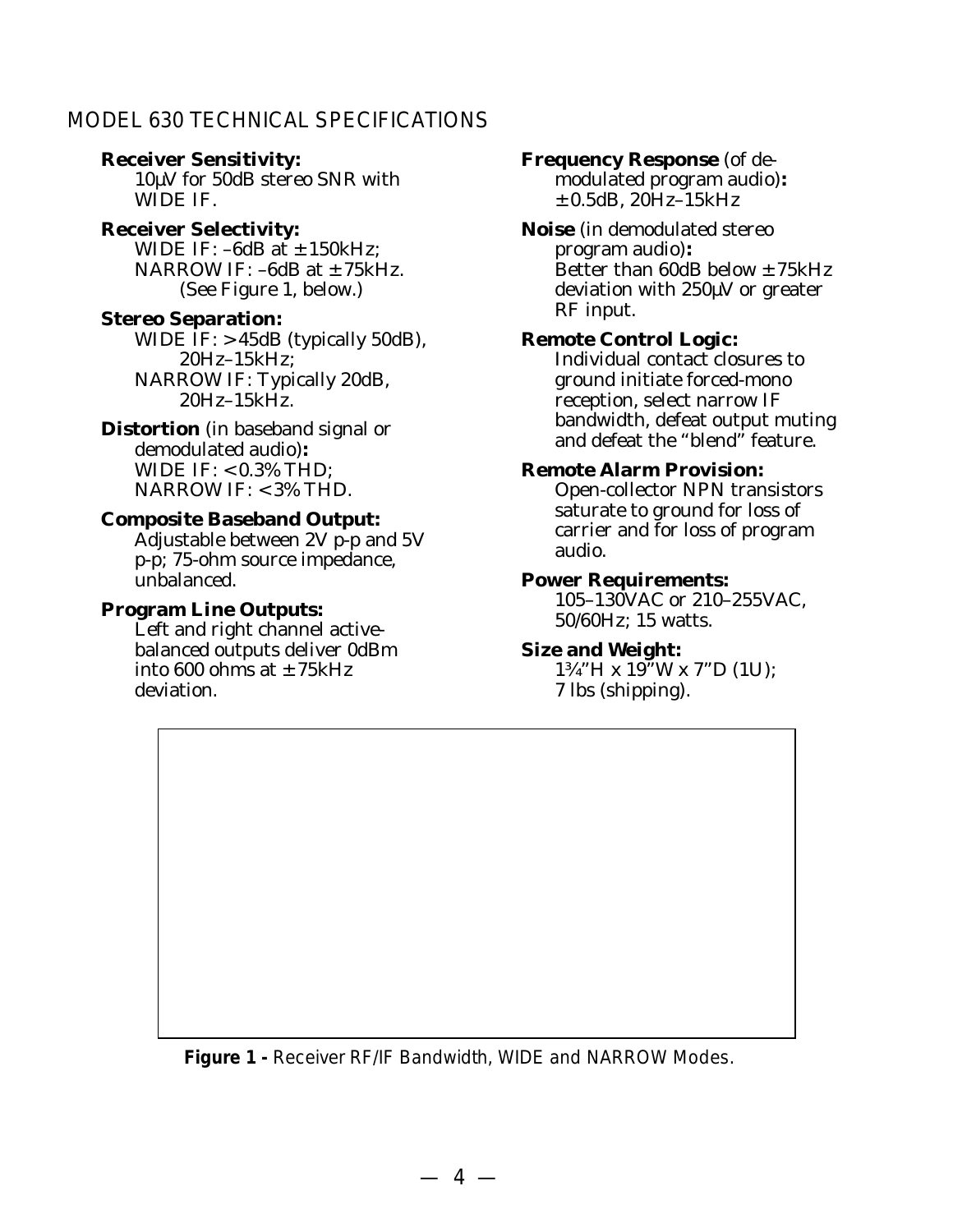#### BLOCK DIAGRAM

A simplified Block Diagram of the Model 630 is shown below. Receiver circuitry is explained in detail in the Circuit Descriptions starting on Page 22, which reference Schematic Diagrams found in the Appendix.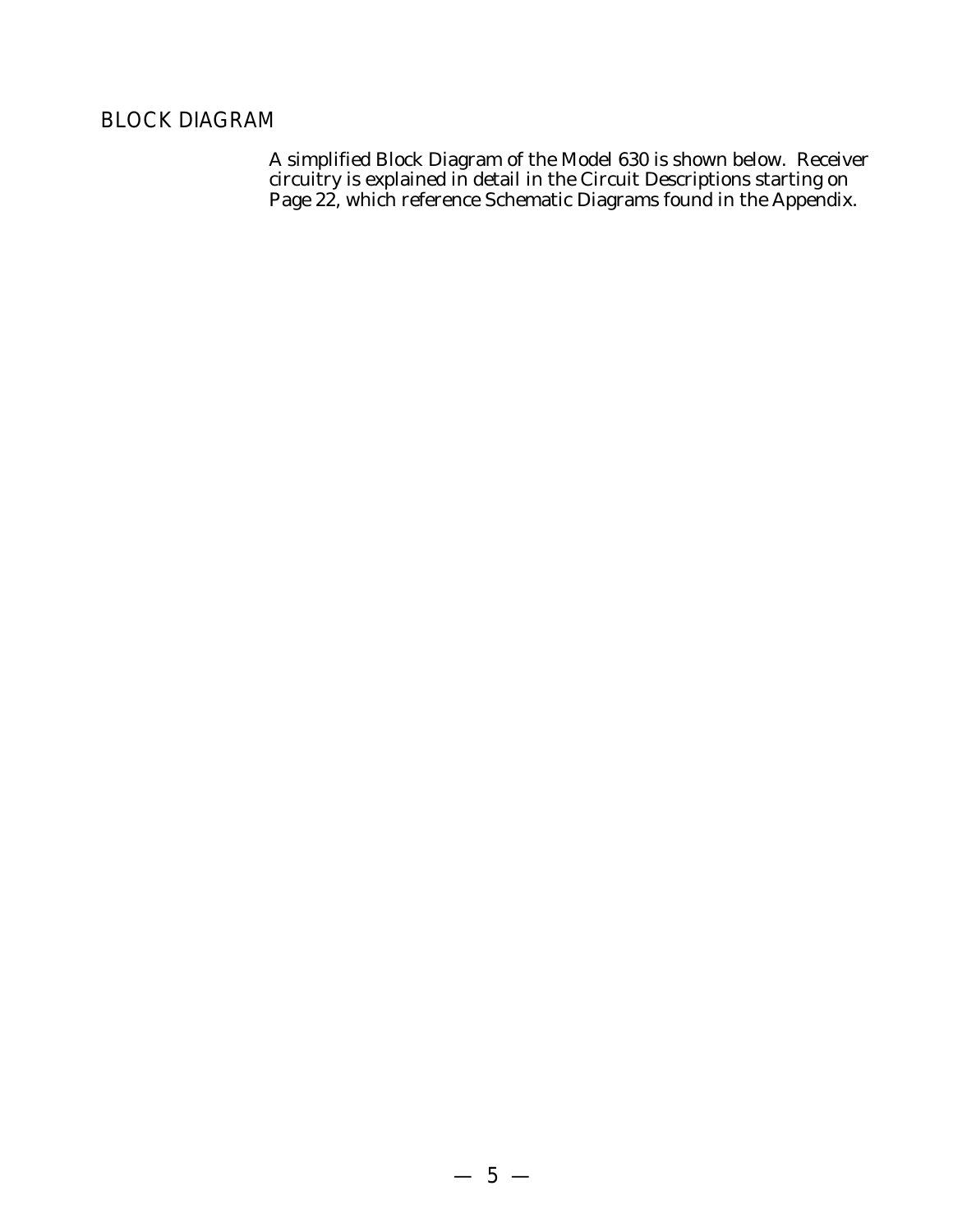## Section II

## INSTALLATION AND CONNECTION

#### UNPACKING AND INSPECTION

Immediately upon receipt of the equipment, inspect carefully for any shipping damage. If damage is suspected, notify the carrier at once, then contact Inovonics.

It is recommended that the original shipping carton and packing materials be saved for future reshipment. In the event of return for Warranty repair, shipping damage sustained as a result of improper packing for return *may invalidate the Warranty!*

**IT IS VERY IMPORTANT** that the Warranty Registration Card found at the front of this Manual be completed and returned. Not only does this assure coverage of the equipment under terms of the Warranty, and provide some means of trace in the case of lost or stolen gear, but the user will automatically receive specific SERVICE OR MODIFICA-TION INSTRUCTIONS should they be issued by Inovonics.

#### MOUNTING

**Rack Requirement** Inovonics' Model 630 is packaged to mount in a standard 19-inch equipment rack and requires only 1¾ inches (1U) of vertical rack space. The use of plastic "finishing" washers is recommended to help protect the painted finish around the mounting holes.

**Heat Dissipation** Consuming far less power than an electric coffee grinder, heat generated by the 630 is insignificant. The unit is specified for operation within an ambient temperature range extending from freezing to 120°F/50°C. Because adjacent, less efficient equipment may radiate substantial heat, be sure that the equipment rack has sufficient ventilation to keep the temperature below the stated maximum.

#### AC (MAINS) POWER

**As Delivered** Unless specifically ordered for export shipment, the Model 630 is set at the factory for operation from 115V, 50/60Hz AC mains. The rearpanel designation next to the fuseholder will confirm both the mains voltage selected and the value of the fuse supplied.

**Voltage Selector** A mains voltage selector switch is located beneath the top cover of the unit and adjacent to the AC mains connector on the circuit board.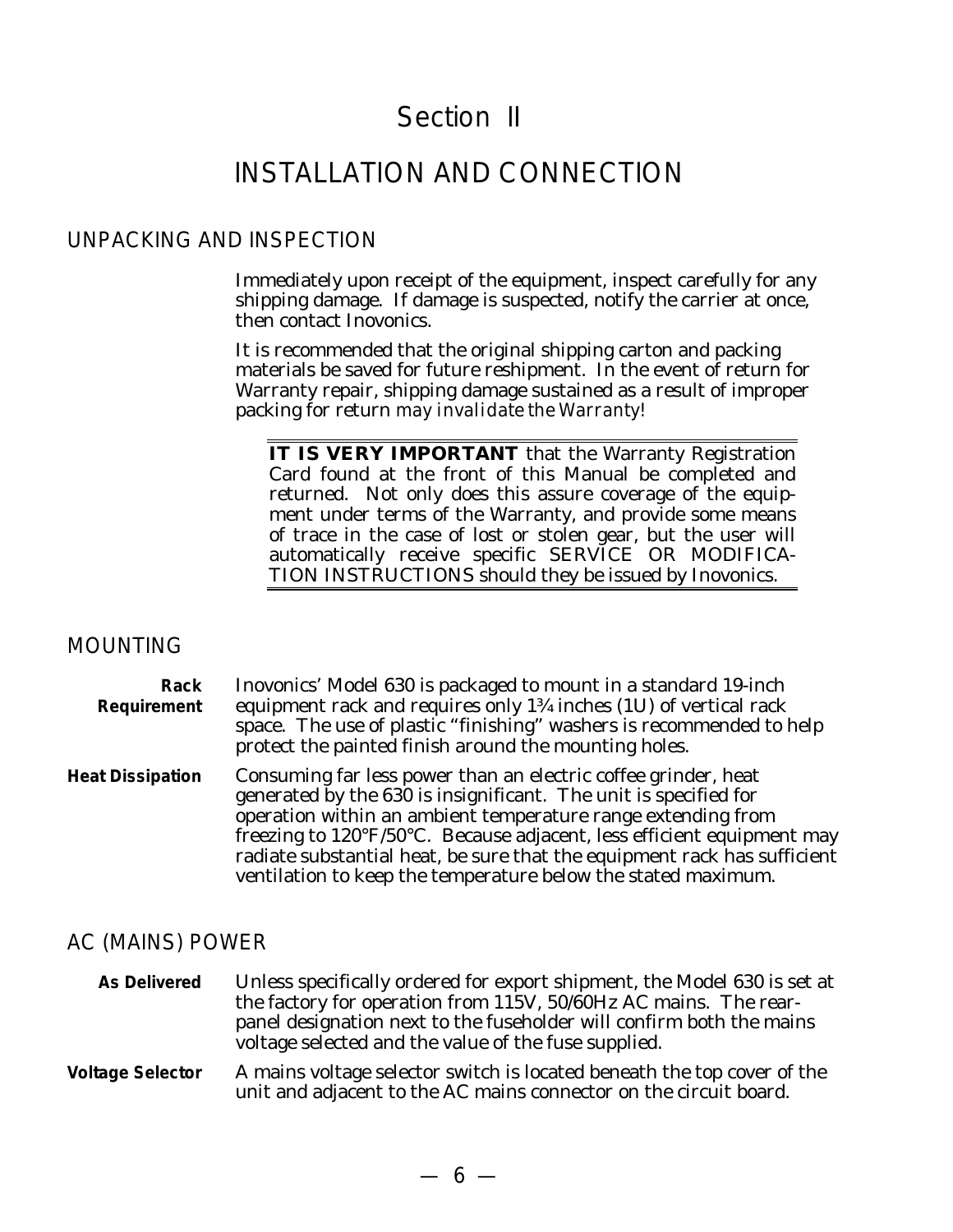*With primary AC power disconnected,* you may slide the red actuator with a small screwdriver so that the proper mains voltage (115 or 230) is visible. You must always install an appropriate fuse, and check that the rear-panel voltage/fuse designation is properly marked. It is factory practice to cross-out the *inappropriate* designation with an indelible black marking pen. You can remove this strikethrough with solvent to redesignate.

**BE SURE** that the mains voltage selector setting and primary fuse value are appropriate for the mains supply before plugging the 630 into the wall outlet.

**Power Cord** The detachable IEC-type power cord supplied with the 630 is fitted with a North-American-standard male plug. The individual cord conductors are *supposed* to be color-coded in accordance with CEE standards; that is:

 $BROWN = AC <sup>''</sup>HOT''$  BLUE = AC NEUTRAL GRN/YEL = GROUND

If this turns out *not* to be the case, we offer our apologies (cord vendors vary) and advise that U.S. color coding applies:

 $BLACK = AC$  "HOT" WHITE = AC NEUTRAL GREEN = GROUND

#### RADIO FREQUENCY INTERFERENCE ( R F I )

- **Location** Although we anticipate installation of the 630 in the immediate proximity of broadcast transmitters, you should practice care in locating the unit away from *abnormally* high RF fields. This includes the exercise of common sense when locating the receive antenna as well. (See additional installation comments in the following Antenna Considerations subsection.)
- **Ground Loops** With some installations a mains frequency or RF ground loop may be formed between the antenna or output cable shield grounds and the AC power cord ground. Use of a "ground-lifting" AC adapter may remedy the situation, though the chassis ultimately must be returned to earth ground for safety. Generally, being screwed-down in the equipment rack will satisfy the safety requirement.

#### ANTENNA CONSIDERATIONS

The 630 has a rear-panel "F" connector for the receiving antenna. This is a 75-ohm unbalanced input which should be fed with 75-ohm foilshielded coax cable. Appropriate cable and the "F" connector are standard items with consumer cable-TV equipment in the U.S. and should be readily available. If the "F" connector is foreign to your area, feel at liberty to replace it with a more common type.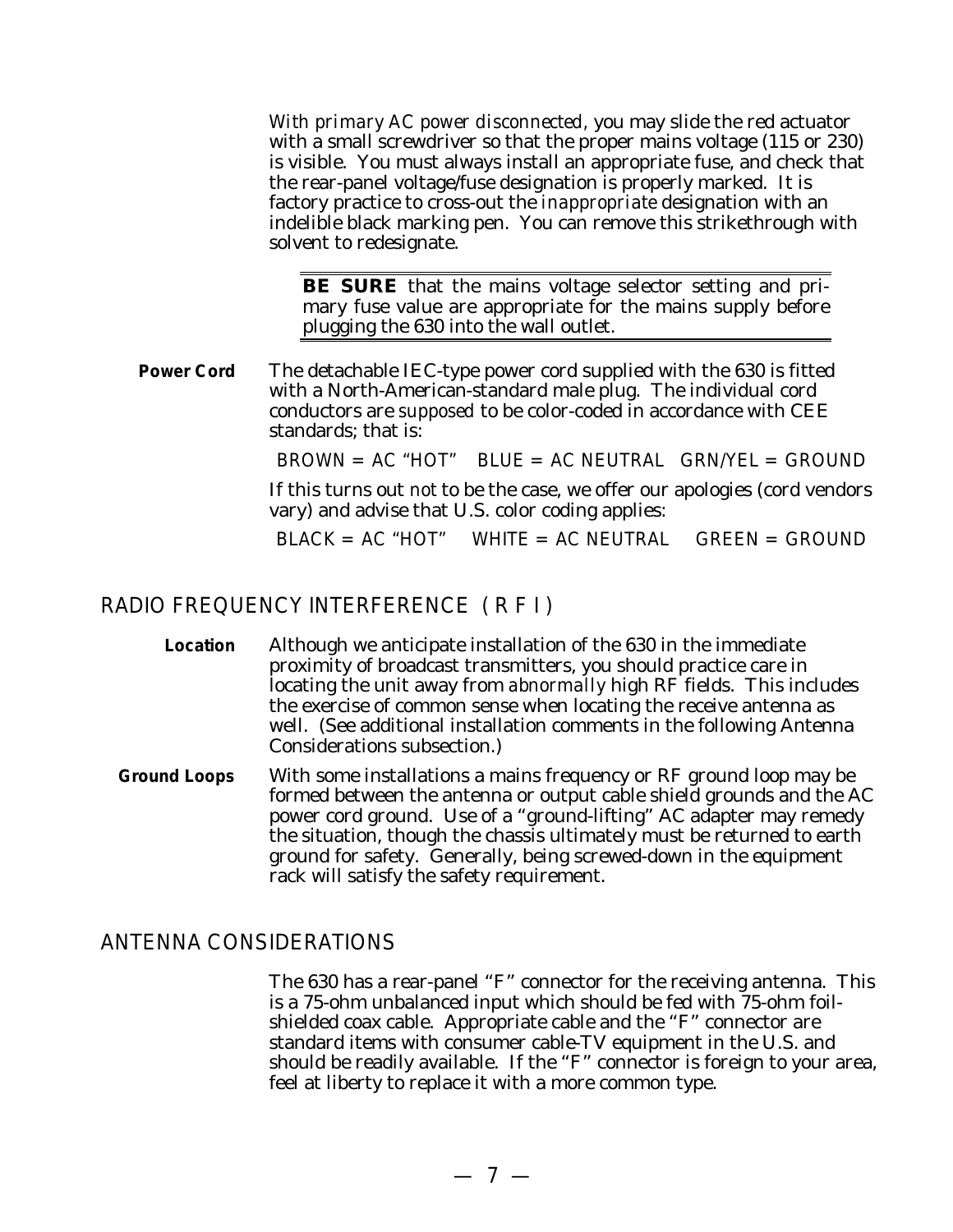**The Receiving Antenna** Almost by definition, FM relay (translator) installations are in the fringe of the primary broadcast reception area. This means that a high-gain, directional receiving antenna must be used if the retransmitted signal is to maintain full broadcast quality. This is particularly important when composite-baseband is re-broadcast directly. SCA and RDS subcarriers can be degraded, even when the stereo program *sounds* fine.

> A number of professional FM receiving antennas are available to broadcasters, and no doubt your preferred equipment distributor can be coerced into making a recommendation. Be sure to check antenna impedance, however. A 50-ohm antenna will require a "balun" matching transformer to properly match a 75-ohm feedline and the antenna input of the Model 630.

Residential FM antennas should not be ignored for translator receivers. Something equivalent to the *Radio Shack*® (Tandy) 15-2163 is a quite acceptable "low-end" choice, and some of the so-called "deep fringe" consumer FM antennas are really quite good. Many in this category will exhibit a 300-ohm impedance and will require an appropriate balun, such as the popular 300/75 matching balun used for cable connections to older TV sets.

**Input Filters** Installations which co-locate the re-broadcast receiving and transmitting antennas may require installation of a notch filter "trap" in the Model 630 antenna feed. This keeps the transmitter from desensitizing (or completely "blocking"!) the receiver. The closer the receive and transmit frequencies, the more likely this is to be a problem. The "tuned-cavity" trap will probably prove best for this job.

#### PROGRAMMING THE RECEIVE FREQUENCY

The 630 is tuned by programming the SET FREQ. "DIP" switch beneath the top cover. This is located on the circuit board directly behind the front-panel headphone jack. A programming chart is affixed to the inside of the top cover and shows the DIP-switch settings for each 100kHz frequency increment between 87.9Mhz and 108.1MHz. A copy of this chart also appears in the Appendix of this Manual on Pages 28 and 29.

The chart has eleven columns of switch settings. These are labeled A through K and correspond to the first eleven DIP-switch positions which are similarly labeled in the circuit board legend to the right of the switch. Each column of the chart contains a 0 or a 1, signifying OFF or ON, also labeled on the circuit board.

Use a ballpoint pen or small screwdriver to set the switches. To program a 0, push the switch actuator down-to-the-left, or *away* from the large synthesizer chip, IC39. To program a 1, push the switch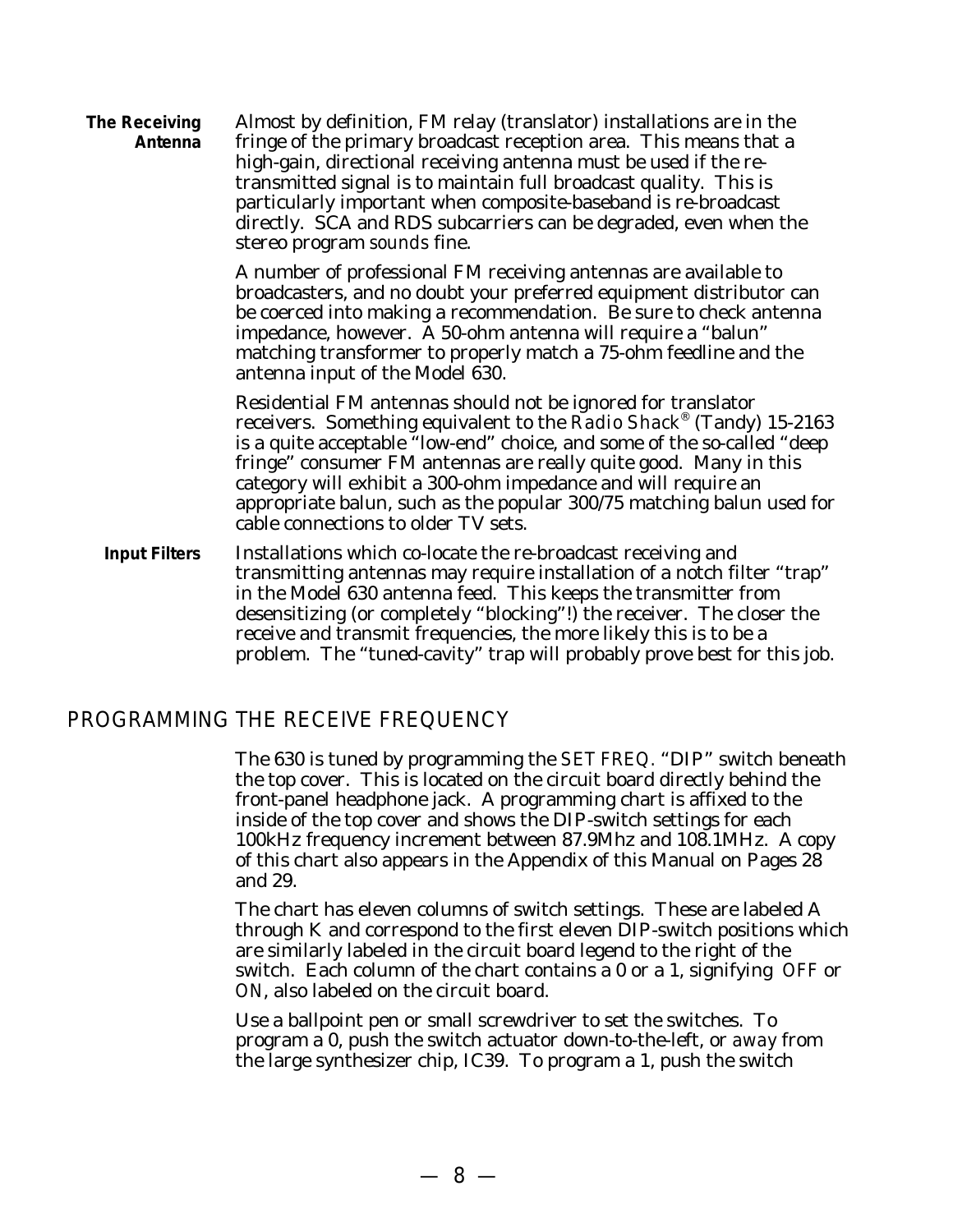actuator down-to-the-right, or *toward* IC39. Figure 2, below, illustrates Model 630 programming for a receive frequency of 103.1MHz.



#### DE-EMPHASIS SELECTION

The rear-panel left- and right-channel PROGRAM LINE OUTPUT follows the transmission de-emphasis characteristic. Either the 50- or the 75 microsecond curve may be selected. The factory setting is proper for the shipment destination, if this destination is known at the time of shipping.

De-emphasis selection is made with jumper programming beneath the top cover. Two jumper strips, labeled JMP2 and JMP3 in the circuitboard legend, are located about three inches behind the front-panel MUTE switch. Legend markings designate the proper jumper position for either 75 or 50 (microsecond) operation. Figure 3, below, illustrates the two jumpering options.

| 75µs DE-EMPHASIS | 50µs DE-EMPHASIS |
|------------------|------------------|

**Figure 3 -** Program De-emphasis Jumpering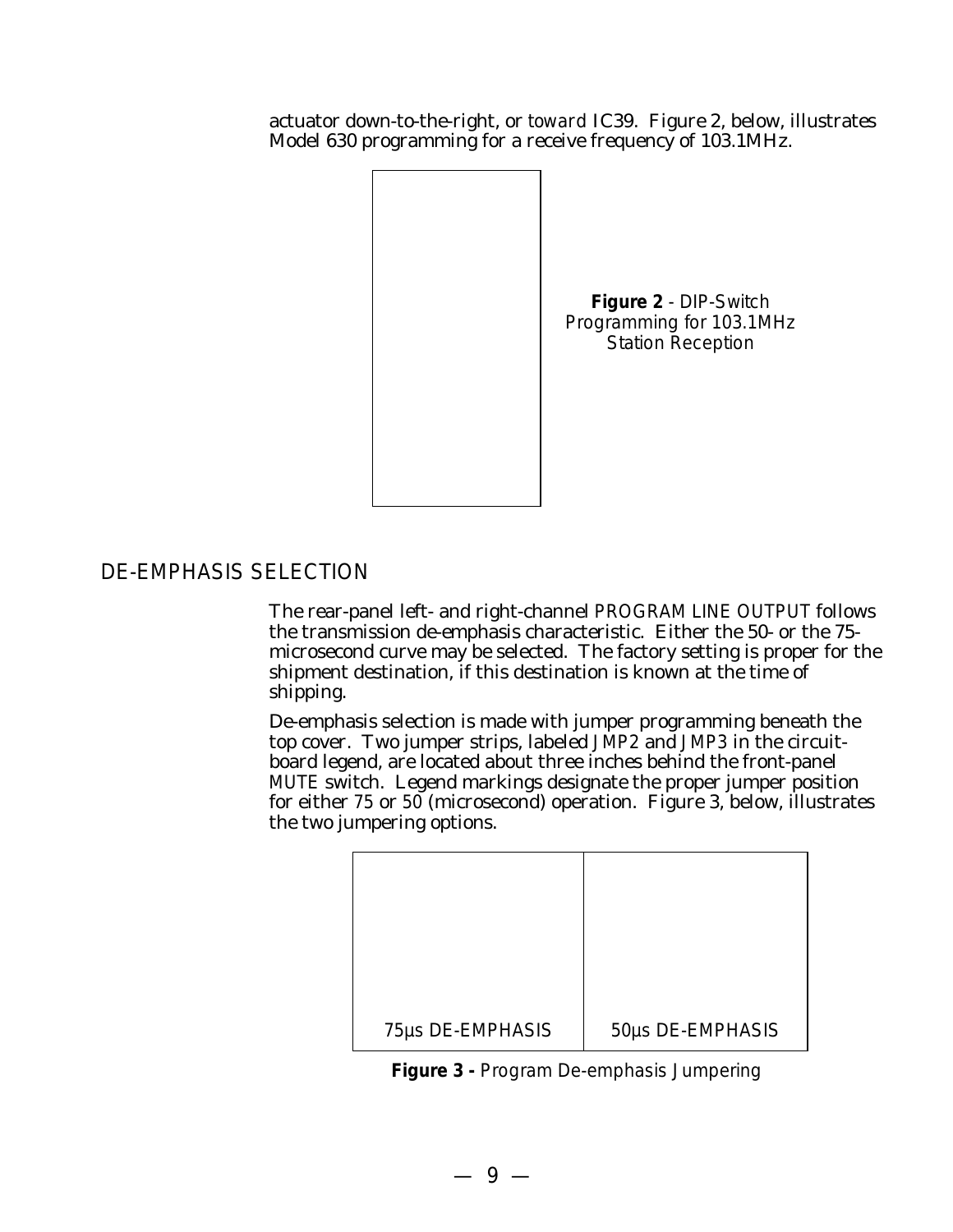#### AUDIO LOSS DELAY JUMPERING

The 630 signals a remote alarm for loss of program audio. The delay between the loss of audio and the alarm output may be set for one, two or four minutes of "dead air." This selection is made with a jumper selection beneath the top cover. The factory setting is for a 1-minute delay.

The jumper strip, labeled JMP1, is located about an inch behind, and midway between, the FAULT indicators and the STEREO switch. The circuit board legend shows the jumper positions for the three timing delays. Figure 4, below, illustrates the three jumpering options.

| 1-MINUTE DELAY | 2-MINUTE DELAY | 4-MINUTE DELAY |
|----------------|----------------|----------------|

**Figure 4 -** Program Audio Loss Alarm Delay Jumpering

#### THE COMPOSITE MPX OUTPUT

The composite or "baseband" output is a conditioned, amplified, wideband output taken directly from the FM detector. It contains the multiplex stereo program signal along with any SCA, RDS, and/or highspeed data subcarriers. The rear-panel "BNC" connector labeled COMPOSITE MPX OUTPUT is an unbalanced output with a source impedance of 75 ohms. Cable runs from this output should be kept as short as possible, consistent with providing isolation between the Model 630 receiver and the re-broadcast transmitter. The 630 is capable of driving 75-ohm cables up to about 100 feet in length. Excessive cable length can degrade performance, not the worst of which is a loss in stereo separation.

The COMPOSITE MPX OUTPUT is variable between 2 volts p-p and 5 volts p-p, and is adjusted by the front-panel MPX OUTPUT LEVEL control. The instantaneous peak value of the received signal at the rearpanel connector may be observed by setting the front-panel multimeter to MPX / OUTPUT VOLTS P-P and referencing the lower (volts) scale.

"Conditioning" of the COMPOSITE MPX OUTPUT signal consists of lowpass filtering and peak-excursion limiting. The low-pass filter is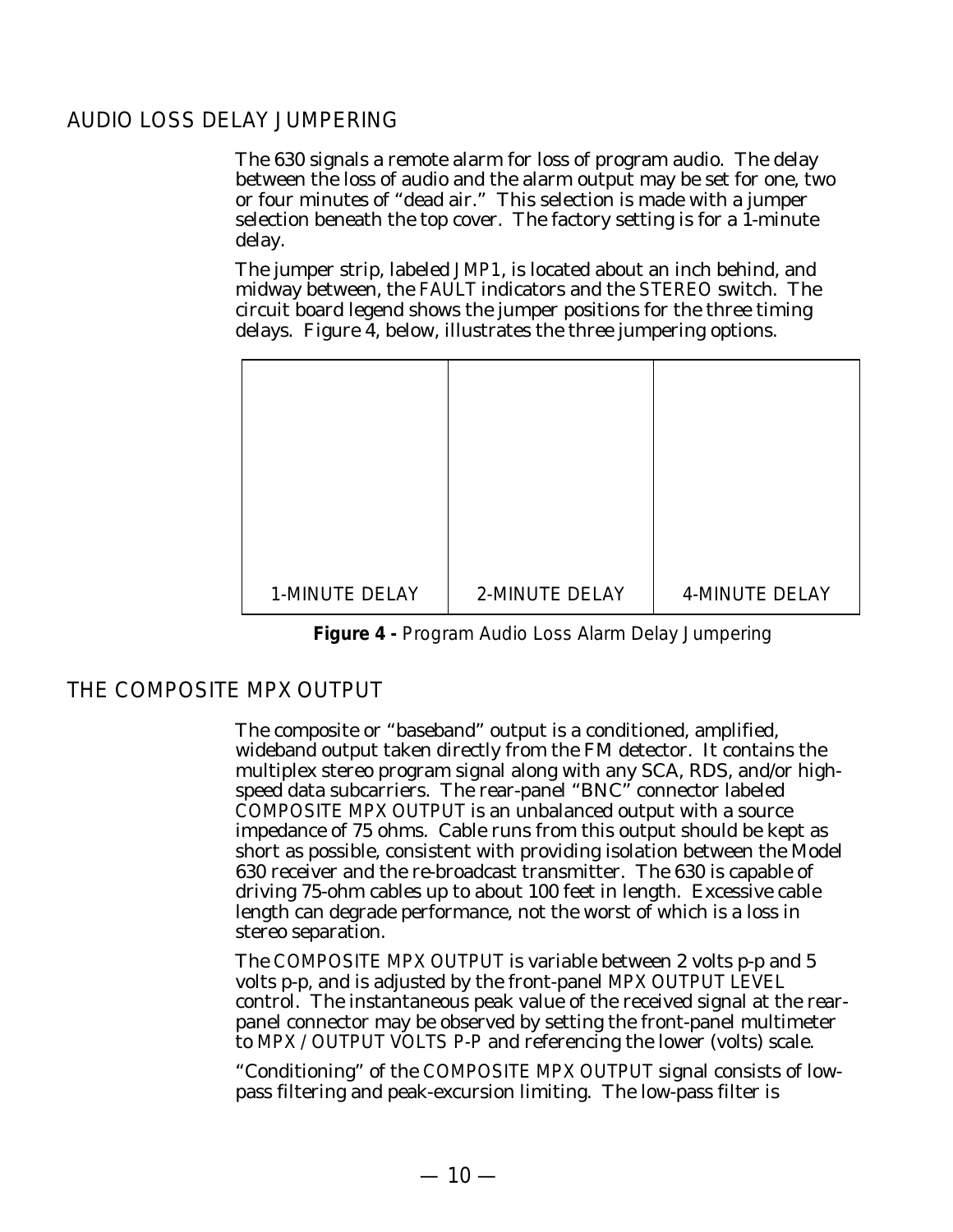amplitude- and phase-flat to 100kHz, serving mainly to eliminate noise components outside the baseband spectrum. A peak clipping circuit in the output signal path is factory-set to restrict program peaks in excess of 130% modulation  $(\pm 100$ kHz deviation). This restricts deviation of the re-broadcast transmission in the event of gross overdeviation or other problems with the off-air feed.

#### THE STEREO PROGRAM LINE OUTPUT

The demodulated left- and right-channel stereo line outputs appear at a 6-position terminal block on the rear panel. This connector is labeled PROGRAM LINE OUTPUT with the LEFT and RIGHT channels identified, as well as the  $+$  and  $-$  signal terminals and a G (ground) terminal for each of the stereo channels. The screw-terminal part of the block may be unplugged from the chassis; simply grab the portion which protrudes and pull it straight out. Having a removable terminal block makes connecting easier and affords a quick disconnect for servicing.

The PROGRAM LINE OUTPUT is active-balanced with a resistive source impedance of 200 ohms. At 100% modulation  $(\pm 75 \text{kHz}$  deviation) this output will drive a 600-ohm load to approximately 0dBm. This is a *fixed* level and is *not* affected by the front-panel MPX OUTPUT LEVEL control.

The PROGRAM LINE OUTPUT may be connected to transformerbalanced or active-balanced inputs. Should you require an *unbalanced* output from the 630, use only the  $+$  and G terminals from each channel, *do not ground* the unused – terminal.

#### REMOTE CONTROL INPUTS AND ALARM OUTPUTS

A 16-position terminal block affords access to the various logic inputs and outputs of the 630 Receiver. Like the PROGRAM LINE OUTPUT connector, this terminal block unplugs from the chassis.

**Alarm Outputs** The 630 has alarm output "tallies" for two major fault conditions: loss of program audio (AUDIO LOSS) and loss of carrier (LOW SIG). The alarm outputs are redundant to the similarly-designated front-panel LED indicators. The fault conditions are detailed in Section III under Panel Controls and Indicators, starting on Page 13.

> Each alarm output is an open-collector NPN transistor which saturates to ground when an alarm condition occurs. The transistor has a breakdown of at least 40 volts and can sink up to 100 milliamps. Whatever is connected to the alarm output must supply its own voltage and "seek" chassis ground from the 630. Adjacent GND (ground) terminals establish the ground reference. If the output represents more than a 100-milliamp load, the use of an intermediate relay is recommended. Any inductive load (such as a relay coil) should include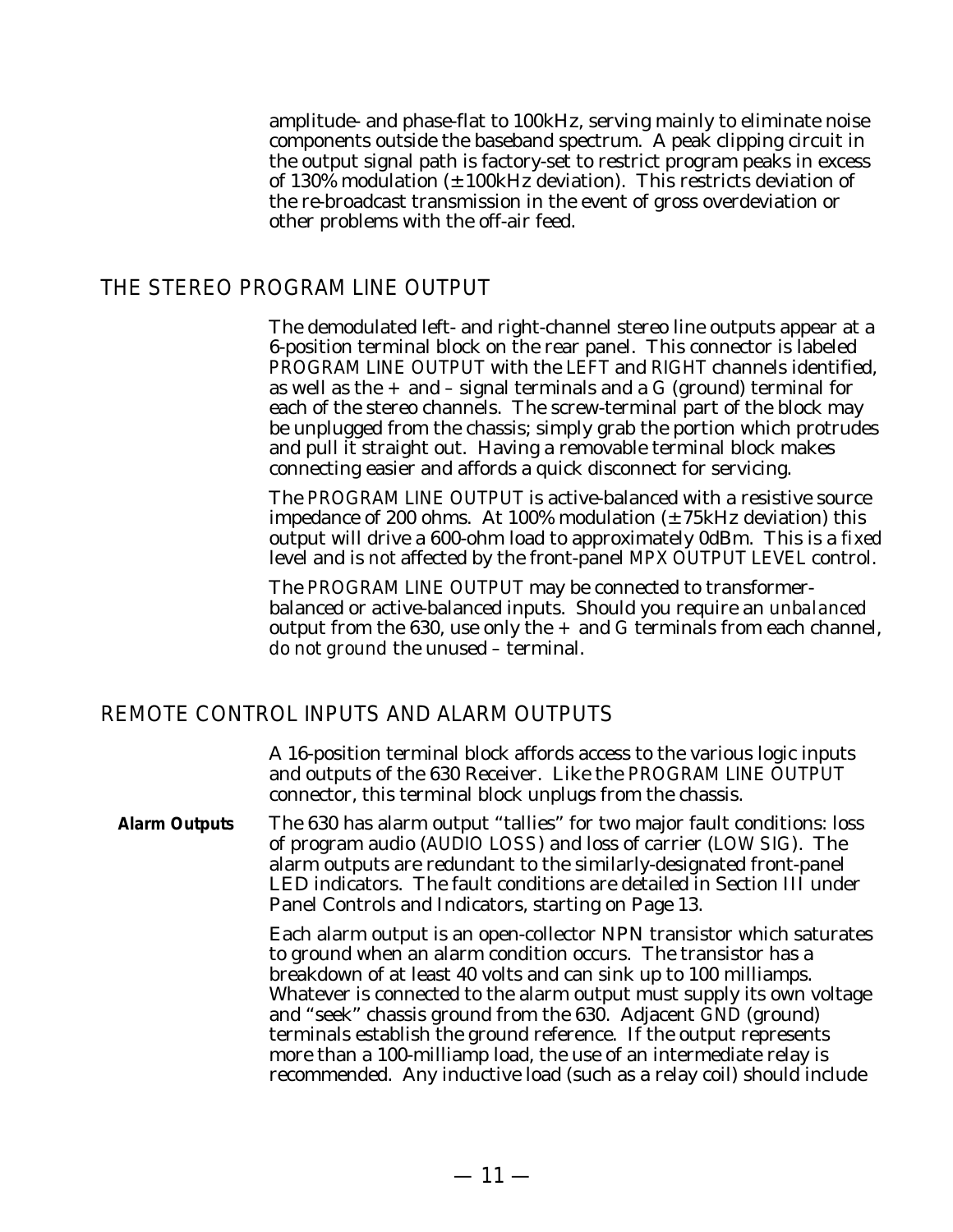|                                          | its own protection against induced back-EMF. This usually takes the<br>form of a parallel diode properly connected with regard to polarity.                                                                                                                                                                                                                                                                                                                            |
|------------------------------------------|------------------------------------------------------------------------------------------------------------------------------------------------------------------------------------------------------------------------------------------------------------------------------------------------------------------------------------------------------------------------------------------------------------------------------------------------------------------------|
| <b>Remote Control</b><br><b>Inputs</b>   | Four of the operating options may be remotely selected. These are: the<br>narrow IF bandwidth (IF NAR), defeat of the "mute" function (MUTE<br>DEF), defeat of the "blend" function (BLEND DEF), and "forced<br>monaural" operation (STER DEF). These options are discussed in<br>Section III: Panel Controls and Indicators.                                                                                                                                          |
|                                          | Each of the remote control inputs has a 10K-ohm "pullup" resistor to<br>an internal $+9$ -volt supply rail. A contact closure (or NPN transistor<br>saturation) to ground will initiate the command. Adjacent GND<br>terminals furnish a ground reference.                                                                                                                                                                                                             |
| <b>Analog Metering</b><br><b>Outputs</b> | To help locate and align the receive antenna, two analog DC voltages<br>have been brought to the rear panel. These are labeled SIG LVL and<br>MPTH LVL and are proportional to the front-panel multimeter<br>measurements of signal strength and multipath distortion,<br>respectively. The DC levels at these outputs are in the 1-volt range.                                                                                                                        |
|                                          | Like the front-panel meter indications, the DC levels at these terminals<br>reflect relative measurements of the signal and multipath values. The<br>idea is to temporarily run these lines to the antenna site where they<br>can be monitored with a hand-held multimeter. As the antenna is<br>aimed (rotated and angled up and down) the direct effect on signal<br>strength and multipath distortion can be conveniently factored into the<br>alignment procedure. |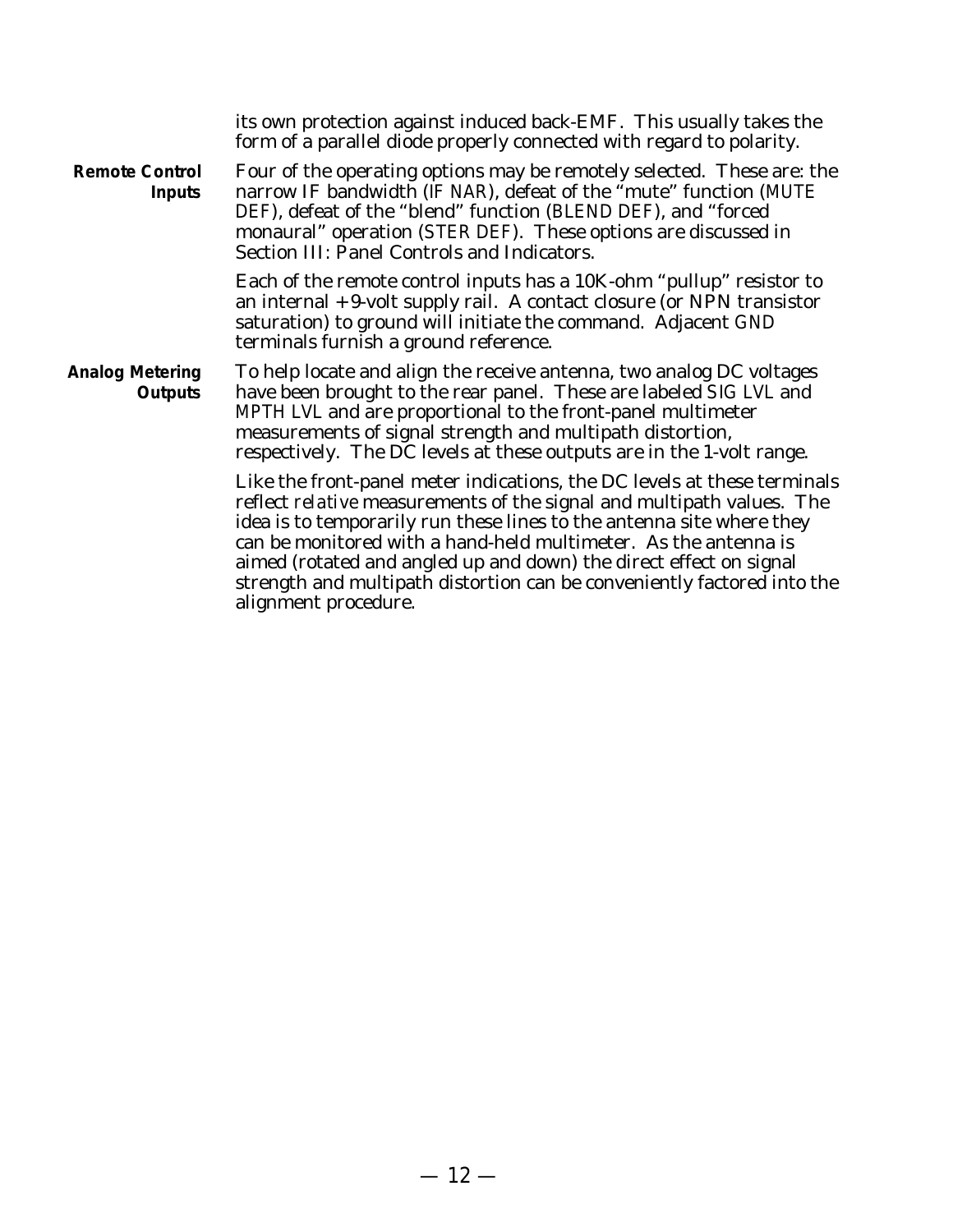## Section III

## PANEL CONTROLS AND INDICATORS

This section describes the function and operation of all front-panel controls as they appear, left-to-right, on the front of the 630. Discussions in this section also explain how and when certain functions are used, plus other factors which apply to everyday operation. Please, at least skim this section to verify that our terminology agrees with your understanding, and to see what we had in mind when certain functions were incorporated into the 630 design.

| <b>POWER</b> |               | Rather than risk insulting our esteemed, technically-<br>adept users, we have chosen to omit an explanation of<br>this switch function.                                                                                                                                                                                                                                                                                      |
|--------------|---------------|------------------------------------------------------------------------------------------------------------------------------------------------------------------------------------------------------------------------------------------------------------------------------------------------------------------------------------------------------------------------------------------------------------------------------|
| "MULTIMETER" | measurements. | A 27-segment bargraph display monitors several<br>parameters of the incoming signal. Metering exhibits<br>peak response to signal waveforms for all                                                                                                                                                                                                                                                                          |
|              |               | The up/down switch to the right of the display cycles<br>the metering circuit among the measurement<br>selections. A row of LEDs below the bargraph<br>indicates the function being measured. These are:                                                                                                                                                                                                                     |
|              | L             | Left program channel audio*.                                                                                                                                                                                                                                                                                                                                                                                                 |
|              | R             | Right program channel audio.*                                                                                                                                                                                                                                                                                                                                                                                                |
|              | $L + R$       | Left-plus-right (stereo sum) program<br>audio.*                                                                                                                                                                                                                                                                                                                                                                              |
|              |               | PLEASE NOTE that L, R and $L + R$<br>$\ast$<br>program audio measurements will have<br>a 100%-modulation, 0dB reference only<br>when the incoming carrier is deviated<br>to $\pm$ 75kHz by a <i>monaural</i> test signal<br>with a frequency below the influence of<br>transmission de-emphasis. Stereo<br>transmissions will have a -1dB<br>reference, assuming 10% modulation of<br>the carrier by the 19kHz stereo pilot. |
|              | $L-R$         | Left-minus-right (stereo difference)                                                                                                                                                                                                                                                                                                                                                                                         |

program audio. This measurement will generally remain below –10dB with typical stereo programming.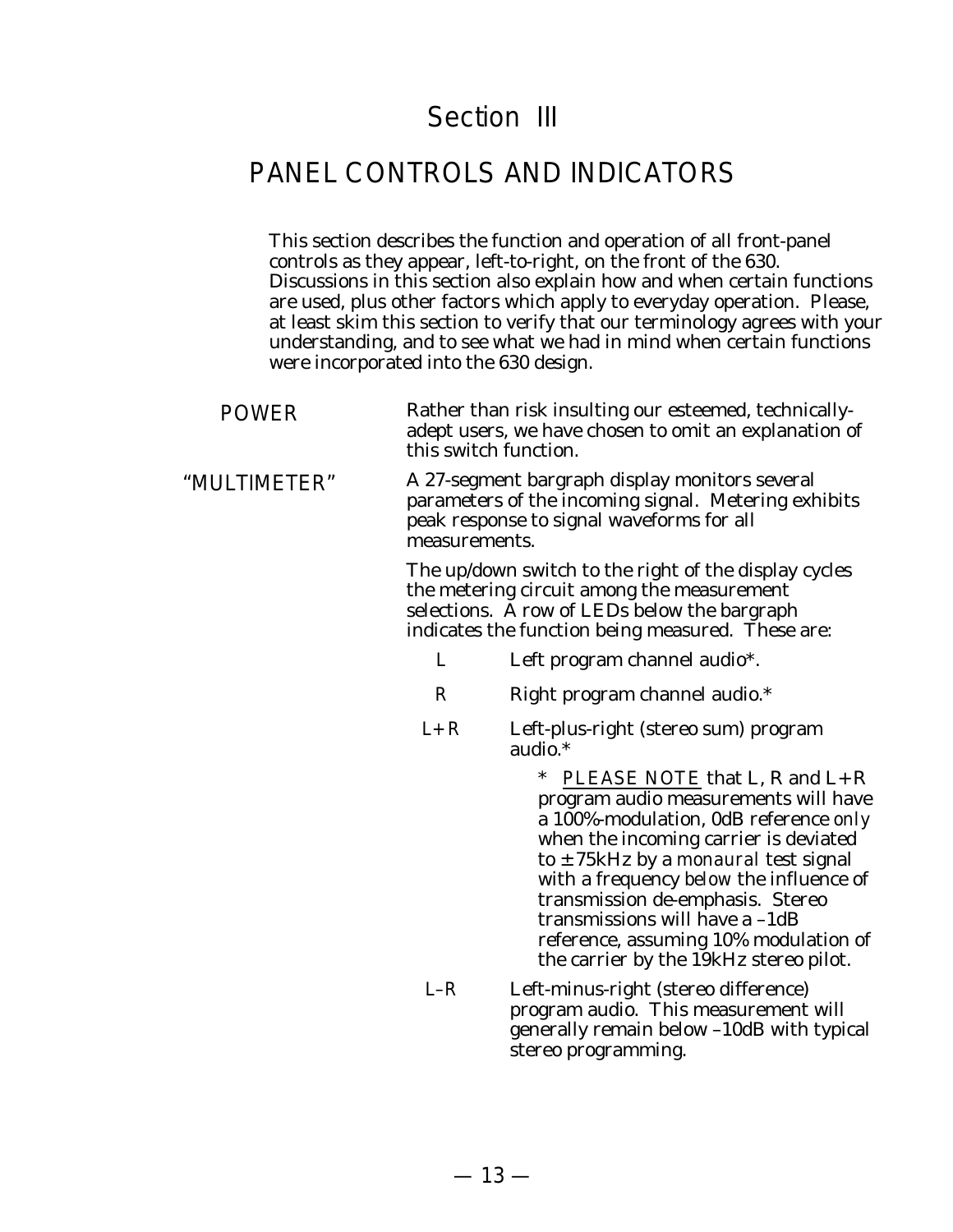| <b>MPX</b><br><b>TOTAL</b><br>MOD % | This is a <i>fixed</i> measurement of carrier<br>modulation and references the upper<br>(percentage modulation) scale. While the<br>630 lacks the accuracy, resolution and<br>proper ballistics of a true FM "Mod-<br>Monitor," this reading will give a quite<br>accurate indication of incoming carrier<br>deviation to the nearest 5%.                                                                                                                                           |
|-------------------------------------|-------------------------------------------------------------------------------------------------------------------------------------------------------------------------------------------------------------------------------------------------------------------------------------------------------------------------------------------------------------------------------------------------------------------------------------------------------------------------------------|
| <b>MPX</b><br>OUTPUT<br>VOLTS P-P   | This measurement shows the <i>loaded</i> peak-<br>to-peak voltage at the rear-panel<br>COMPOSITE MULTIPLEX OUTPUT<br>connector. This voltage level is read on<br>the lower (volts) meter scale and reflects<br>the setting of the front-panel MPX OUTPUT<br>LEVEL control. Though this reading will<br>follow program modulation, the peak value<br>shown will be useful in setting the MPX<br>OUTPUT LEVEL to an approximate figure<br>required by the re-broadcast exciter input. |
| <b>SIGNAL</b>                       | Signal strength of the incoming carrier is<br>shown with this metering selection. This<br>is a relative measurement only and none of<br>the meter scales applies. Use this<br>measurement to align the receive antenna<br>for maximum signal and to monitor signal<br>variations due to weather, other<br>miscellaneous acts of God, and totally<br>inexplicable phenomena.                                                                                                         |
| <b>MULTI-</b><br><b>PATH</b>        | This selection gives a quantitative readout<br>of multipath distortion in the received<br>signal. Like, the SIGNAL measurement,<br>MULTIPATH is a <i>relative</i> reading. This<br>measurement is useful in orienting the<br>antenna to minimize multipath effects.                                                                                                                                                                                                                 |
| LOW<br><b>SIGNAL</b>                | Whenever the received signal falls to a<br>level of approximately 10µV, a LOW<br>SIGNAL alarm is registered. This lights<br>the LOW SIGNAL front-panel FAULT<br>indicator and provides a remote-alarm<br>ground at the rear-panel LOW SIG<br>terminal. Alarm logic also operates the<br>optional MUTE function.                                                                                                                                                                     |
|                                     | This circuit has a certain amount of built-<br>in hysteresis. Once a low-signal condition<br>is sensed, the incoming carrier must<br>return to approximately 20µV to reset the<br>alarm and un-mute the outputs.                                                                                                                                                                                                                                                                    |

 $-14-$ 

FAULT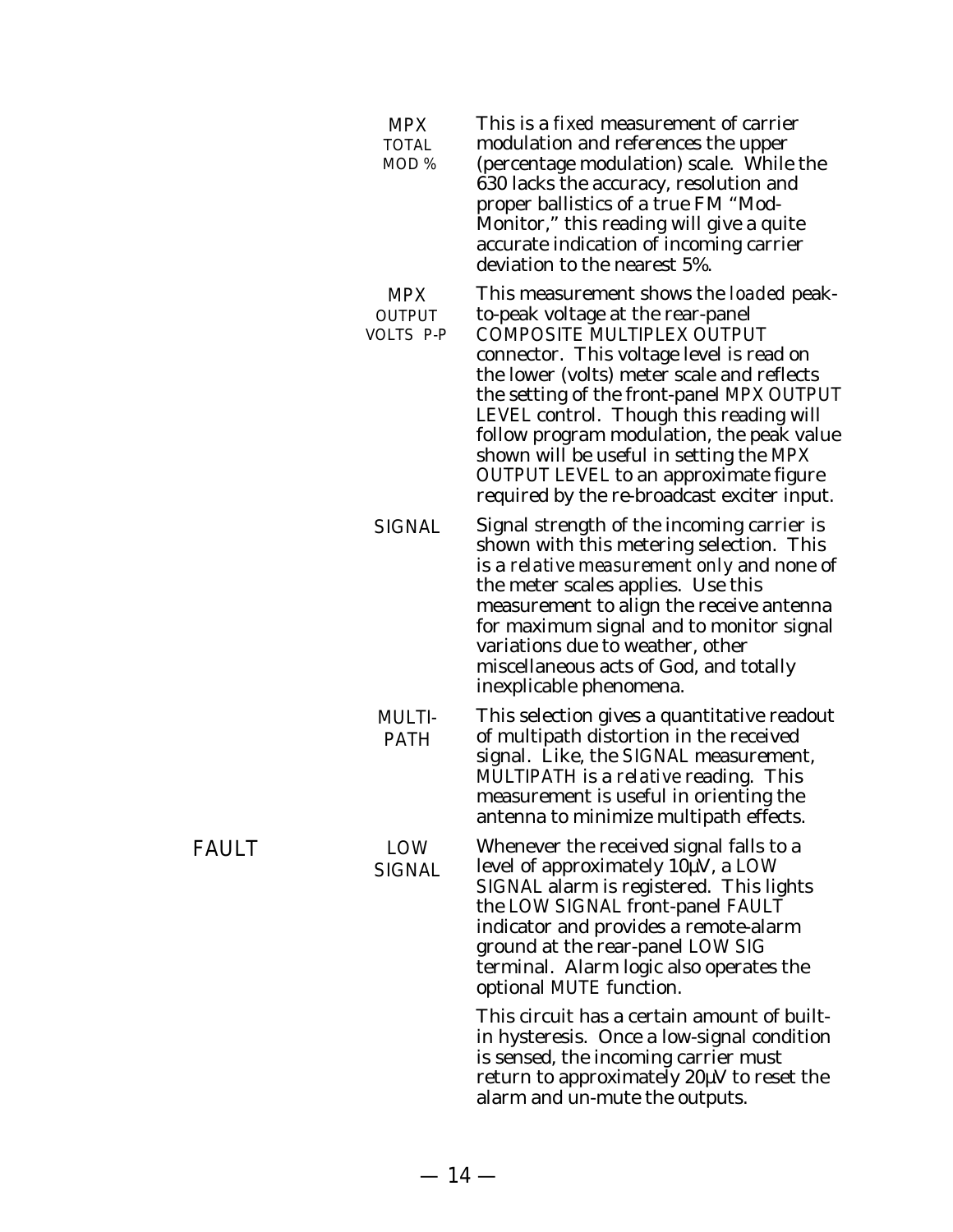|               | <b>AUDIO</b><br><b>LOSS</b>  | An extended loss of program audio will<br>light the AUDIO LOSS indicator. $L + R$<br>(stereo sum) program audio must remain<br>below -20dB (10% modulation) for the 1, 2<br>or 4 minute pre-programmed delay. (See<br>Audio Loss Delay Jumpering on Page 10.)<br>Loss of audio also applies ground to the<br>rear-panel AUDIO LOSS terminal for a<br>remote alarm.                                                                                                                                                                                                                                                                                                                                                                                                       |
|---------------|------------------------------|--------------------------------------------------------------------------------------------------------------------------------------------------------------------------------------------------------------------------------------------------------------------------------------------------------------------------------------------------------------------------------------------------------------------------------------------------------------------------------------------------------------------------------------------------------------------------------------------------------------------------------------------------------------------------------------------------------------------------------------------------------------------------|
|               | <b>MULTI-</b><br><b>PATH</b> | This indicator is associated with multipath<br>distortion measurement circuitry. It is<br>calibrated to light whenever the level of<br>multipath distortion exceeds a value which<br>has been shown to compromise acceptable<br>stereo (and subcarrier) performance.                                                                                                                                                                                                                                                                                                                                                                                                                                                                                                     |
| <b>STEREO</b> |                              | The STEREO switch simply defeats the stereo decoder<br>circuitry for the left- and right-channel program line<br>outputs only. It has no effect on the composite-<br>multiplex output signal. A ground applied to the rear-<br>panel STER DEF terminal will also place the 630 in a<br>forced-mono reception mode. The front-panel DEFEAT<br>and ENABLE LEDs will always indicate the actual<br>reception mode, whether selected by the front-panel<br>switch or by the rear-panel terminal.                                                                                                                                                                                                                                                                             |
|               |                              | In normal STEREO / ENABLE operation, the yellow<br>LED at the far-right of the STEREO switch lights when<br>a stereo broadcast is received.                                                                                                                                                                                                                                                                                                                                                                                                                                                                                                                                                                                                                              |
| <b>BLEND</b>  | outputs.                     | This feature is part of the stereo decoder circuitry. It<br>has no effect on the composite-multiplex output, only<br>on the <i>demodulated</i> left and right program audio                                                                                                                                                                                                                                                                                                                                                                                                                                                                                                                                                                                              |
|               |                              | This "blend" function is a bit more sophisticated than<br>the similar feature incorporated into consumer<br>automobile FM receivers. Most simple circuits merely<br>blend stereo programming to monaural as the carrier<br>level drops. The 630 decoder instead samples noise in<br>the 53kHz to 100kHz composite spectrum to<br>determine how much of the stereo program should be<br>blended to mono to lessen the audible noise in the<br>demodulated output. This feature can help maintain<br>audio quality when conditions deteriorate due to<br>weather, etc. It can be locally defeated by the BLEND<br>switch, or remotely by grounding the rear-panel BLND<br>DEF terminal. In either case, the ENABLE and<br>DEFEAT indicators will show the function status. |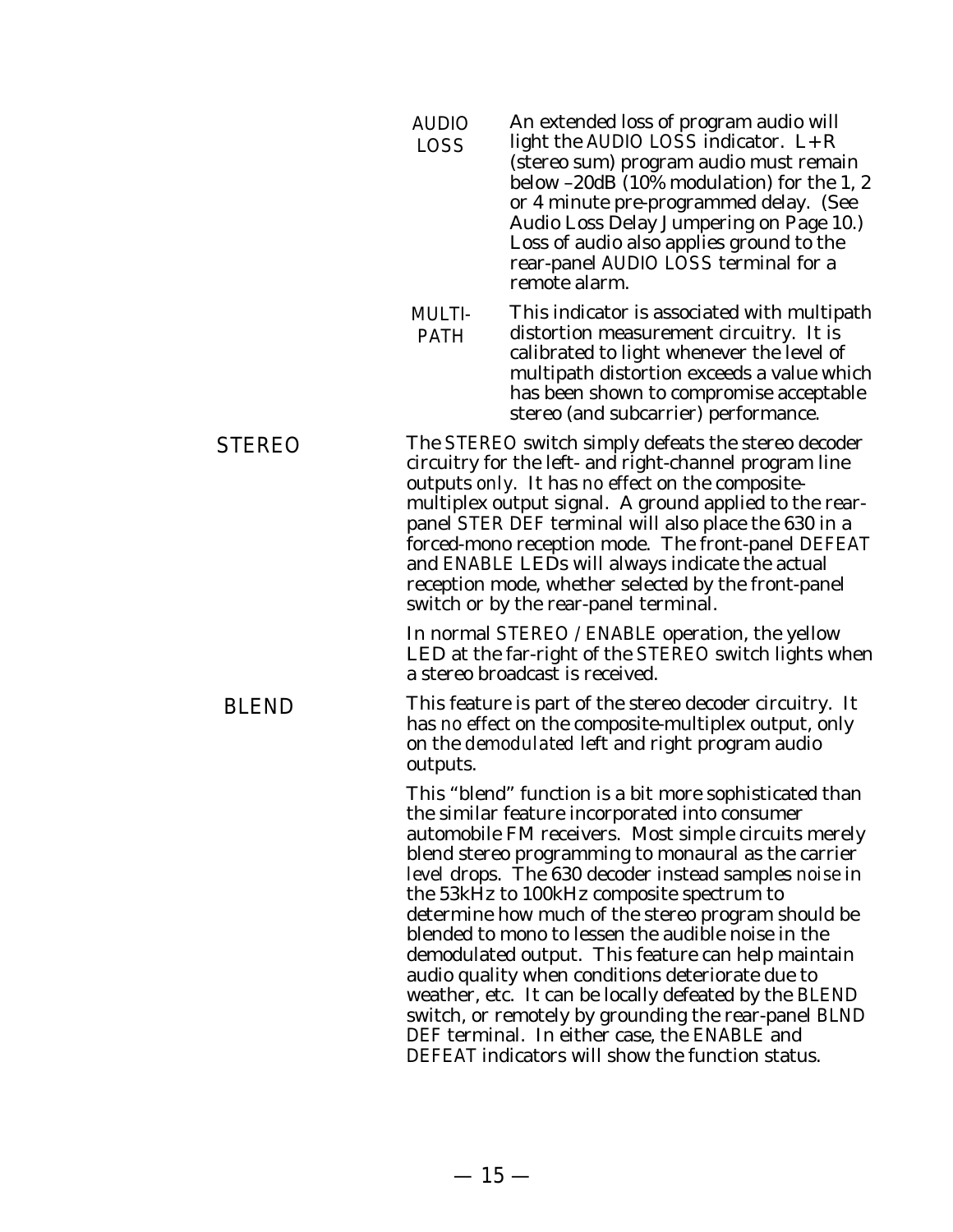| <b>MUTE</b>         | With the MUTE switch set to ENABLE, both the<br>composite-multiplex output and the left- and right-<br>channel program line outputs are muted when a fading<br>carrier triggers a LOW SIGNAL alarm. (See discussion<br>under FAULT indicators.)                                                                                                |
|---------------------|------------------------------------------------------------------------------------------------------------------------------------------------------------------------------------------------------------------------------------------------------------------------------------------------------------------------------------------------|
|                     | This MUTE function may be locally disabled by setting<br>the front-panel switch to DEFEAT, or remotely by<br>grounding the rear-panel MUTE DEF terminal. The<br><b>ENABLE and DEFEAT indicators confirm circuit status.</b><br>The yellow LED to the far-right of the switch signals a<br>"muted" condition.                                   |
| <b>IF BANDWIDTH</b> | IF bandwidth, nominally WIDE or NARROW,<br>determines receiver selectivity. WIDE is the normal<br>operating mode with best distortion and stereo<br>separation specifications. (See Specifications, Page 4.)                                                                                                                                   |
|                     | NARROW bandwidth should be used only when strong<br>adjacent-channel interference is encountered. The<br>NARROW mode degrades stereo separation to about<br>20dB! Also, harmonic distortion in NARROW can<br>reach 2% or more, and intermodulation between<br>program audio and any subcarriers may render the<br>subcarrier service unusable. |
|                     | The front-panel IF BANDWIDTH switch sets the<br>selectivity characteristics with LED verification of<br>selection. When the switch is left in the WIDE position,<br>a ground applied to the rear-panel IF NAR terminal will<br>change the selectivity to NARROW and light the<br>appropriate LED.                                              |
| MPX OUTPUT LEVEL    | This multi-turn control sets the level of the composite-<br>multiplex output signal at the rear-panel COMPOSITE<br>MPX OUTPUT connector. The peak-to-peak output<br>level may be observed with the bargraph multimeter<br>(as it is being adjusted) by selecting MPX / OUTPUT<br>VOLTS P-P metering.                                           |
| <b>PHONES</b>       | Buffered left- and right-channel program audio is fed<br>to the front-panel PHONES jack. This level is preset<br>for a headphone volume which should be adequate for<br>identifying and qualifying the received program signal.<br>Either 8-ohm or medium-impedance "professional"<br>headphones may be plugged into this jack.                |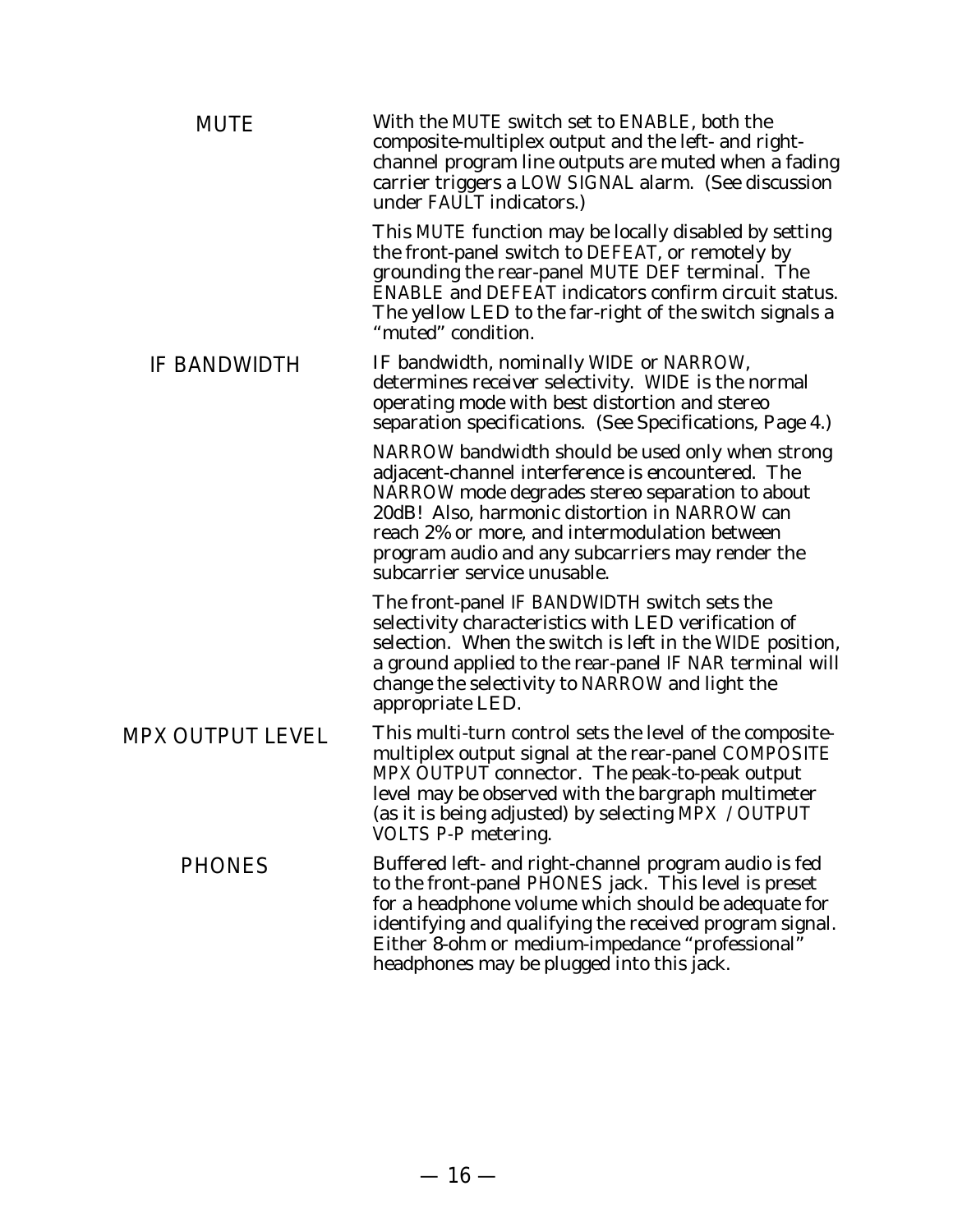## Section IV

## CALIBRATION

The Model 630 Relay Receiver does not require routine calibration. In normal operation the 630 can be expected to maintain its specification over an indefinite period.

Should a catastrophic failure occur, necessitating replacement of component parts in critical circuits, return to proper operation may be confirmed by following the adjustment procedure given below.

**Equipment Required**

- **Dual-Trace Oscilloscope —** 5mV sensitivity, 20Mhz bandwidth, 10:1 probe.
- **RF Generator —** FM-stereo test signal source with internal audio modulation, accurate deviation readout, and a variable, calibrated RF output. This should be a "laboratory-grade" instrument, not some dusty old derelict from a TV repair shop.
- **Digital Multimeter**
- **AC Voltmeter** with dB scaling.
- **Audio Distortion (THD) Analyzer**
- **Audio Generator** 20Hz–20kHz range; variable output.
- **Frequency Counter —** capable of exact frequency measurement to 5Mhz.
- **"Precision" FM-Stereo Demodulator —** station Mod-Monitor with input for composite-baseband signal. (Must be able to resolve separation to at least 50dB.)
- **Power Supply Check**
- 1. Apply power to the 630.
- 2. Check that the positive and negative 9-volt regulated supplies are between 8.5V and 9.0V. You can check these on pin 8 (positive) and pin 4 (negative) of any 8-pin IC, *except IC38.*
- 3. Check the  $+5$ -volt supply on pin 1 of the synthesizer prescaler, IC38. This should measure between 4.5V and 5.0V.
- 4. Check the LED supply. Measure between pin 3  $(+)$  and pin 2  $(-)$  of IC2. The voltage should read between 20V and 24V.

**Synthesizer PLL Frequency**

> **Tuner and IF Adjustments**

- Using a low-capacitance 'scope probe, monitor pin 26 of IC39 with the frequency counter. Adjust C94 for exactly 3.2000MHz.
	- 1. Turn the front-panel MUTE and BLEND switches to DEFEAT and the IF BANDWIDTH to WIDE.
	- 2. Set the receive frequency to mid-band: 98.1MHz. From top-tobottom (A through K) of programming DIP switch S7, this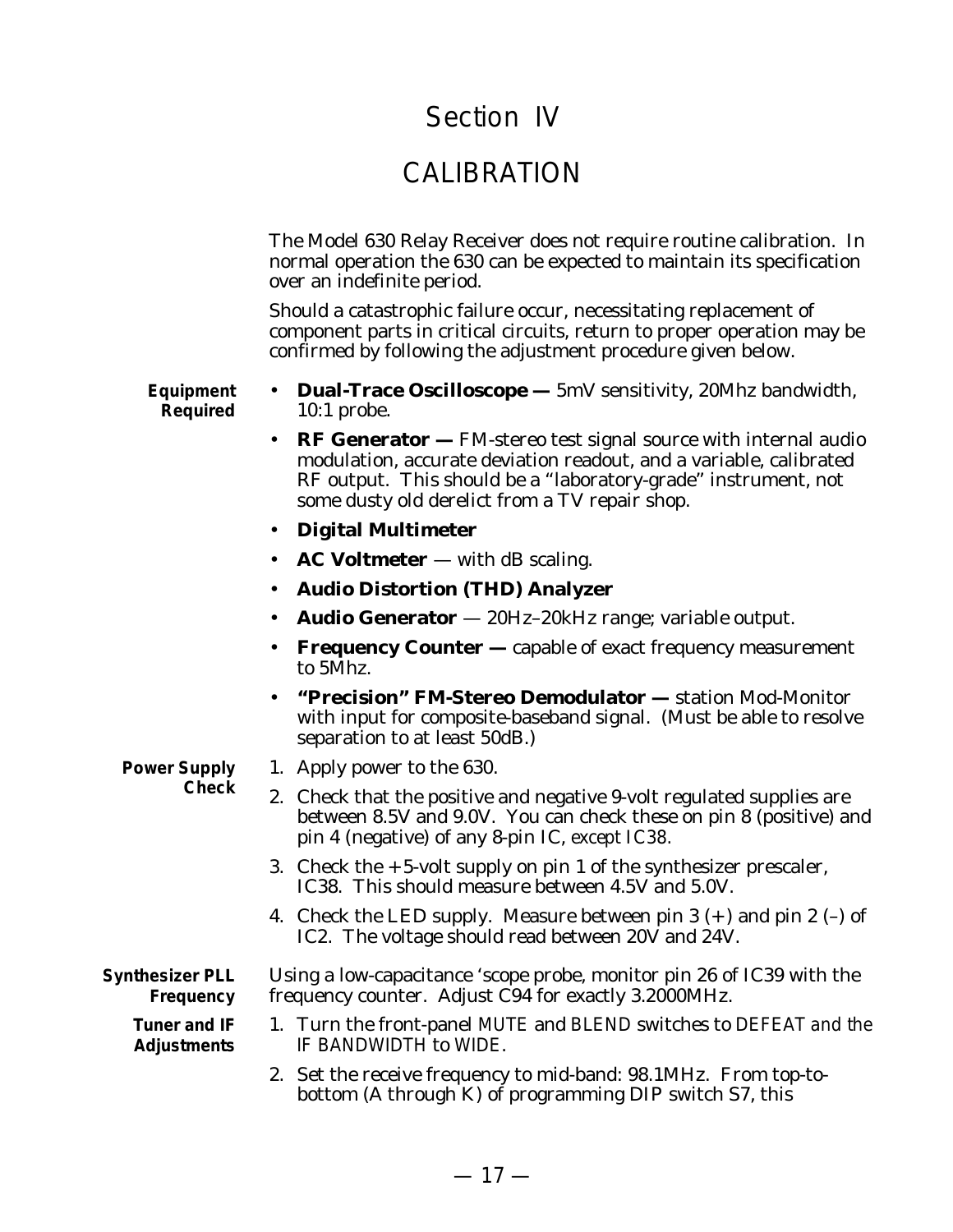is: 11111101110. ("1" is ON, or down-to-the-right; "0" is OFF, or down-to-the-left)

- 3. Set the RF Generator to this same frequency and feed it to the antenna input of the Model 630.
- 4. Set the bargraph metering to read SIGNAL (RF signal strength) and apply full output from the RF Generator. This should drive the bargraph display to the 0dB point. Then *decrease* the output until the 0dB LED just goes out.
- 5. Modulate the RF Generator with a 400Hz *monaural* test signal at 100% modulation (±75kHz deviation). (This must be *monaural* modulation *without* the 19kHz stereo pilot.)
- 6. Monitor the rear-panel COMPOSITE MPX OUTPUT with the Oscilloscope and Audio Distortion Analyzer. Set the front-panel MPX OUTPUT LEVEL control for an output of 4 volts p-p.
- 7. Adjust quadrature coil L3 for a peak in the waveform level and a null in the indicated THD. Distortion at full modulation should be under 0.25%.
- **Mute Level Cal** This adjustment procedure directly follows the preceding one.
	- 1. Set the front-panel MUTE switch to ENABLE.
	- 2. Reduce the RF Generator output to exactly  $10\mu$ V. Make sure that this is the *loaded* level which is actually applied to the rear-panel 75-OHM ANTENNA connector.
	- 3. Set trim control R149 at a point where the MUTE and the LOW SIGNAL indicators just come on. Check circuit hysteresis. As the RF Generator output level is turned up and down, the indicators should turn on at  $10 \mu V$  and off at approximately  $20 \mu V$ .

**Composite-Baseband Equalization**

- 1. Reset the RF Generator to the "nearly full" RF output level (just under 0dB SIGNAL bargraph indication) and 100% monaural modulation at 400Hz. Monitor pin 14 of IC29 with the AC Voltmeter.
	- 2. Adjust R187 for 400mV r.m.s. After this is adjusted disconnect the ACVM.
	- 3. Connect the rear-panel COMPOSITE MPX OUTPUT of the Model 630 to the composite-baseband input of the Modulation Monitor. Adjust the MPX OUTPUT LEVEL control of the Model 630, and/or the input level control of the Mod-Monitor, for a Total (peak) Modulation indication of  $100\%$  ( $\pm$  75kHz deviation).
	- 4. Reset the RF Generator for stereo transmission, audio modulation frequency to 1.5kHz. The 630 should indicate stereo reception. If necessary, decrease the *audio modulation level* of the RF Generator to maintain 100% total modulation  $(\pm 75 \text{kHz}$  deviation).
	- 5. Set the RF Generator for left-channel-only modulation, and the Mod-Monitor to show stereo separation.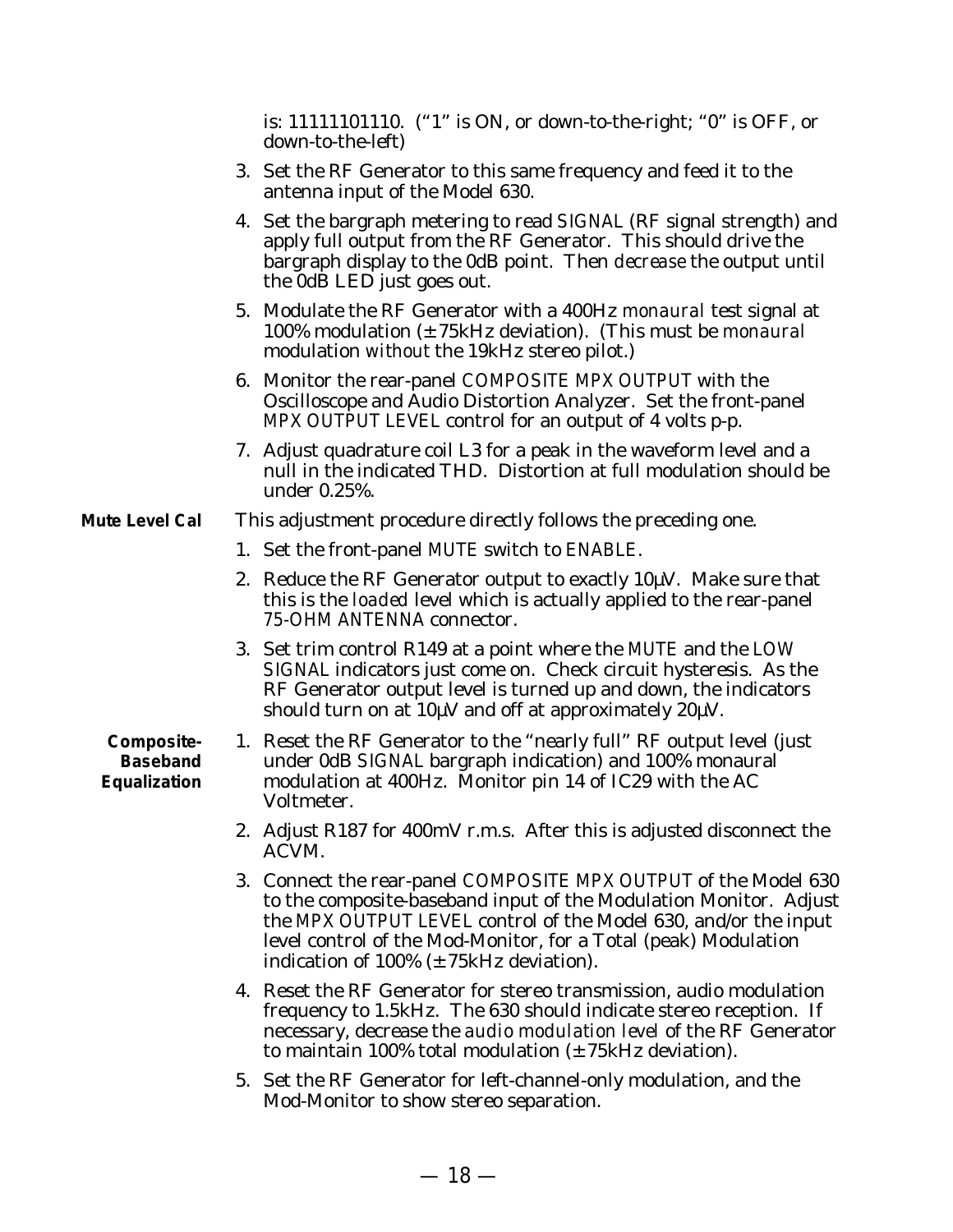|                                                | 6. Adjust R195 and R176 for best L-into-R separation at 1.5kHz as<br>shown by the Mod-Monitor. These controls do interact, so keep<br>repeating the adjustments for the best reading.                                                                                                                                                                                                                                                                                 |
|------------------------------------------------|-----------------------------------------------------------------------------------------------------------------------------------------------------------------------------------------------------------------------------------------------------------------------------------------------------------------------------------------------------------------------------------------------------------------------------------------------------------------------|
|                                                | 7. Check separation also at 150Hz and at 15kHz. The optimum<br>setting at 1.5 kHz should be good at all frequencies. Nonetheless, if<br>separation is not quite flat with frequency, R195 and R176 may be<br>adjusted to a "compromise" setting for best overall separation<br>performance.                                                                                                                                                                           |
|                                                | 8. Check R-into-L separation also. Since there is nothing in the Model<br>630 circuitry (to this point) which could cause asymmetrical<br>separation, question the instrumentation if separation is not<br>symmetrical.                                                                                                                                                                                                                                               |
|                                                | 9. Following this series of adjustments you may disconnect the Mod-<br>Monitor.                                                                                                                                                                                                                                                                                                                                                                                       |
| <b>Demodulation</b><br>Separation              | This next procedure should directly follow the preceding one. The<br>adjustments which have just been completed (best stereo separation in<br>the composite-baseband signal as measured with an external,<br>"precision" demodulator) ensure frequency and phase flatness at the<br>COMPOSITE MPX OUTPUT. The following adjustment optimizes<br>separation performance of the internal stereo decoder circuitry only<br>and does not affect the COMPOSITE MPX OUTPUT. |
|                                                | 1. Reset the RF Generator for 100% left-channel-only modulation at<br>1.5kHz.                                                                                                                                                                                                                                                                                                                                                                                         |
|                                                | 2. Monitor the driven channel at the rear-panel LEFT PROGRAM LINE<br>OUTPUT with the AC Voltmeter using the + and G (ground) output<br>terminals for an unbalanced feed to the ACVM. The unloaded left-<br>channel output should measure approximately -5dBu.                                                                                                                                                                                                         |
|                                                | 3. Shift the AC Voltmeter to the undriven, right-channel output (+<br>and G). Adjust trimmer capacitor C52 for best separation (lowest<br>right-channel measurement).                                                                                                                                                                                                                                                                                                 |
|                                                | 4. Check right-into-left separation also. If necessary, C52 may be<br>trimmed for a "compromise" adjustment which gives a symmetrical<br>midrange (1.5kHz) separation measurement.                                                                                                                                                                                                                                                                                    |
| <b>Line Output</b><br>and Meter<br>Calibration | 1. With the RF Generator output set to the "nearly full" point, apply<br>100% $(\pm 75$ kHz) monaural modulation at 400Hz. 100%-modulation<br>of the RF Generator should be trustworthy since metering precision<br>depends on this accuracy.                                                                                                                                                                                                                         |
|                                                | 2. Monitor both the LEFT and the RIGHT channels of the PROGRAM<br>LINE OUTPUT with the AC Voltmeter. Use the $+$ and G (ground)<br>terminals for an unbalanced feed to the ACVM. At 100% monaural<br>modulation each channel should measure about -4dBu.                                                                                                                                                                                                              |
|                                                | 3. R117 trims the gain of the left program channel. Adjust R117 so<br>that both channels measure precisely the same value. The absolute                                                                                                                                                                                                                                                                                                                               |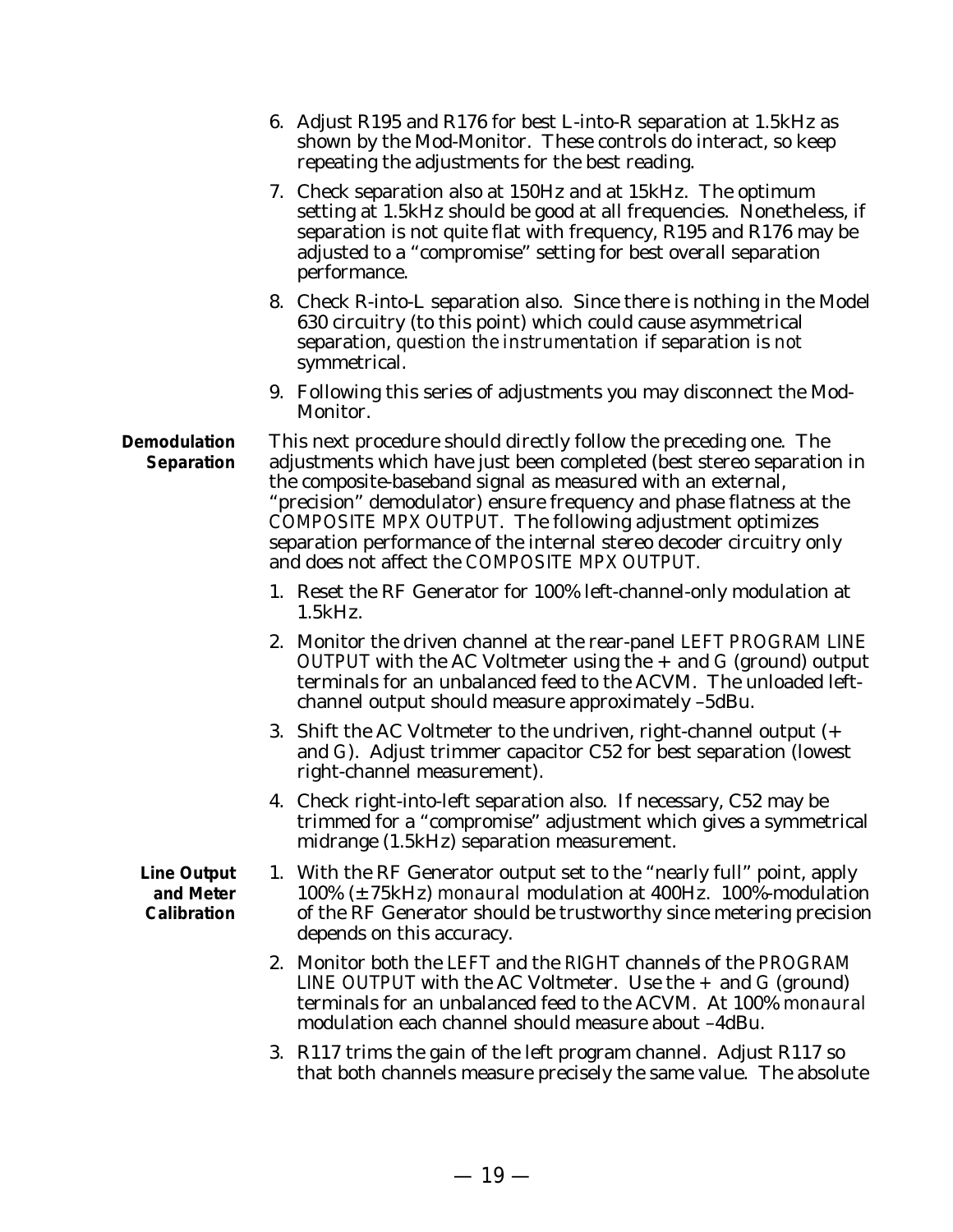figure is not terribly important; just make sure that both channels are matched in level.

- 4. Adjust R46 for a front-panel L meter reading of 0dB. R46 should be set to the point where the 0dB meter segment just stays on steadily.
- 5. Similarly, adjust R47 for a 0dB R meter reading.
- 6. *NOTE:*  $L+R$  and  $L-R$  metering requires no adjustment. The  $L+R$ level should read 0dB with 100% monaural modulation, L–R should remain off-scale (below –20dB).
- 7. Adjust R48 for 100% in the MPX / TOTAL MOD % metering mode. R48 should be set to the point where the 100% meter segment just stays on steadily.
- 8. Monitor the rear-panel COMPOSITE MPX OUTPUT connector with the oscilloscope. Adjust the front-panel MPX OUTPUT LEVEL control for a 4-volt peak-to-peak output waveform. Adjust R49 for a reading of 4V on the front panel in the MPX / OUTPUT VOLTS P-P metering mode.
- 9. While observing the front-panel meter in the SIGNAL mode, advance the output of the RF Generator to maximum. This should cause, at most, one additional bargraph segment to light. From this maximum output level, it should be possible to *decrease* the output of the RF Generator by *at least 10dB* before the top-most segment goes out. With the output level of the RF Generator reset at maximum, adjust R50 for a 0dB meter indication. (*NOTE:* the measurement of incoming RF signal level is only *relative*, dB-scaling does not apply. 0dB is just an arbitrary reference which denotes a maximum input level.)
- 10. *NOTE:* The MULTI-PATH metering function is factory-calibrated with a special multipath simulator. R51 may safely be left as factory-set, or adjusted so that the MULTI-PATH measurement goes just off-scale (below –20dB) when the Model 630 is tuned to a *very*nearby, lightly-processed station received with a directional antenna.

**Multipath Filter Tuning**

- 1. Disconnect the RF Generator from the input of the Model 630 Receiver. With the MUTE switch set to ENABLE, both the MUTE indicator and the FAULT / LOW SIGNAL indicators should be on.
	- 2. Using clip leads, connect the "high" side of the Audio Generator output to the left-hand end of R53. This is the end of the 20k-ohm resistor closest to the cluster of six meter calibration trimpots. Clip the "low" side of the Audio Generator output to chassis ground.
	- 3. Using the Frequency Counter, set the Audio Generator to exactly 18.9kHz. Adjust the Audio Generator output level to approximately –20dBu, or about 220mV p-p as measured with the Oscilloscope at the clip lead connection.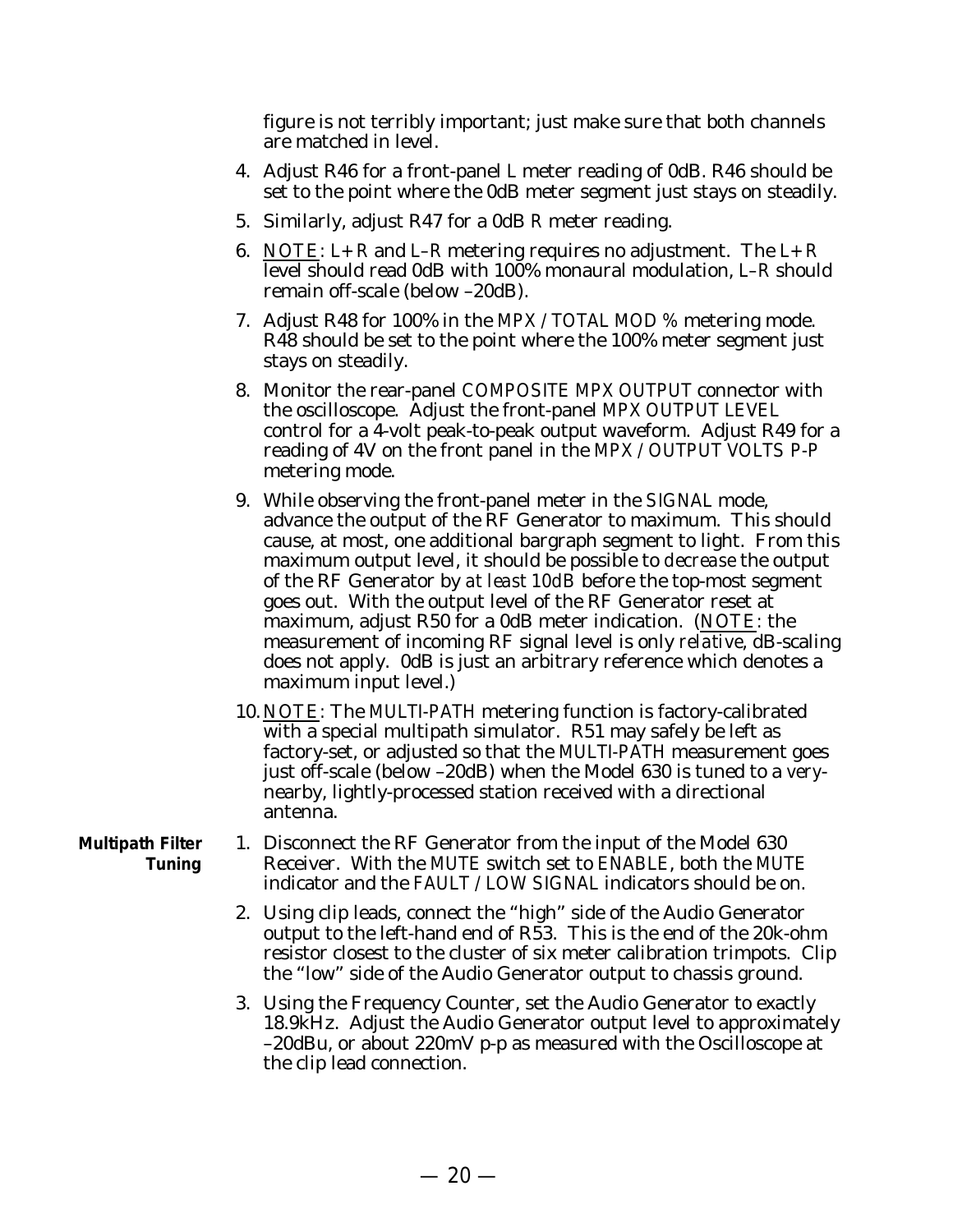- 4. Monitor the right-hand end of R80 with the Oscilloscope using the 10:1 probe. The is rectified DC from the filter circuit and will be on the order of  $+3$  volts.
- 5. Adjust R52 for a peak in the DC level.
- 6. Increase the Audio Generator frequency to exactly 19.1kHz. Adjust R68 for a peak in the DC level.
- 7. Slowly tune the Audio Generator between 18kHz and 20kHz. The DC level should indicate that the filter passband is symmetrically centered around the 19kHz stereo pilot frequency.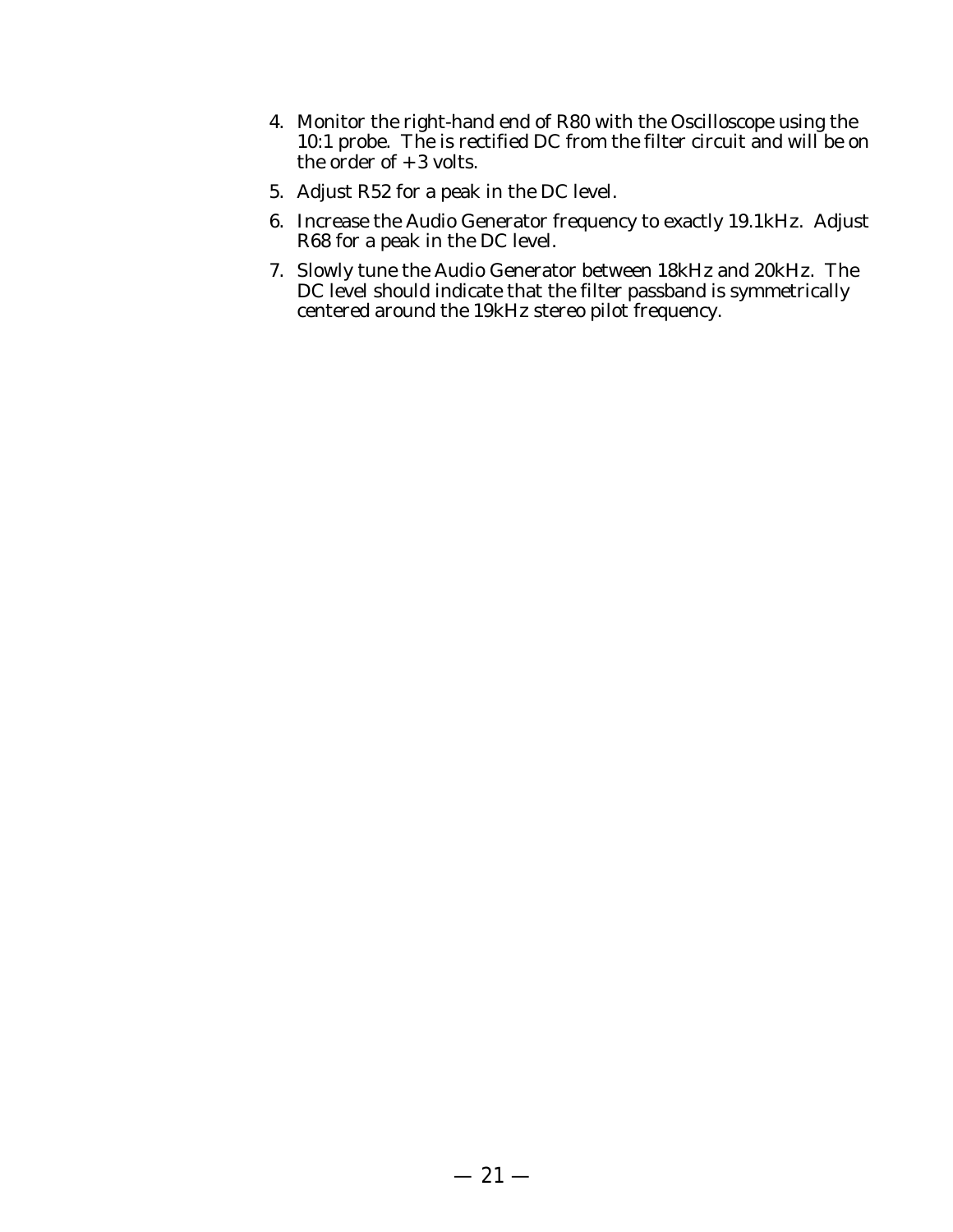## Section V

## CIRCUIT DESCRIPTIONS

This section details circuitry of the Inovonics Model 630 FM "Relay" Receiver. Circuit descriptions refer to the three pages of Schematic Diagrams contained in the Appendix, Section VI, Pages 33, 34 and 35.

**Component Annotation** Component reference designations on the schematics at first may appear to be annotated in a somewhat haphazard manner. Rather than annotate the *schematic* in a logical sequence, we have instead chosen to designate the *components on the circuit board* following their physical placements, top-to-bottom, left-to-right. It is our expectation that this practice will prove most useful during any required troubleshooting, making it easier to locate the physical part or test point from an analysis of the circuit diagram.

#### RF / IF / DETECTOR SECTION (Schematic Sheet 1)

- **Tuner Module** TUN1 is a commercially-produced FM "front end" chosen for its good stability and dynamic performance. It is varactor-tuned and includes RF amplification, a low-noise local oscillator, a balanced mixer and wideband filters at the 10.7MHz IF frequency. The dense and critical internal construction of this module rather precludes field servicing. We recommend complete replacement of the module in the very unlikely event of its failure.
	- **Frequency Synthesizer** IC39 supports a 3.2MHz crystal reference oscillator which is internally divided to the 12.5kHz synthesizer loop frequency. Prescaler IC38 and additional divider stages in synthesizer chip IC39 similarly divide the tuner's local oscillator frequency to the 12.5kHz loop value, based on the programming of DIP switch S7. Because prescaler IC38 has a fixed divide-by-8 factor, 100kHz is a "lowest common denominator," hence the narrowest channel spacing for receiver tuning. We extend our heartfelt apologies and condolences to those few surviving broadcasters in far-away places who must contend with 50kHz (or even 25kHz!) transmission offsets.

The Phase-Locked-Loop within IC39 generates the varactor tuning voltage for the front-end module. This DC value is conditioned and buffered by IC36B and associated R/C filter components.

**IF Amplifier/ Detector** IC33 is a monolithic IC "IF strip" including 10.7MHz amplification and a linearized quadrature detector. An initial gain stage within IC33 is buffered by emitter follower Q11 to drive narrowband ceramic filter CF1. Analog switch sections IC32B and IC32C switch CF1 into, or out of, the IF signal path in response to local or remote IF NARROW or IF WIDE selections, respectively. Quadrature detector coil L3 utilizes unique linearization circuitry within IC33 to assure a low distortion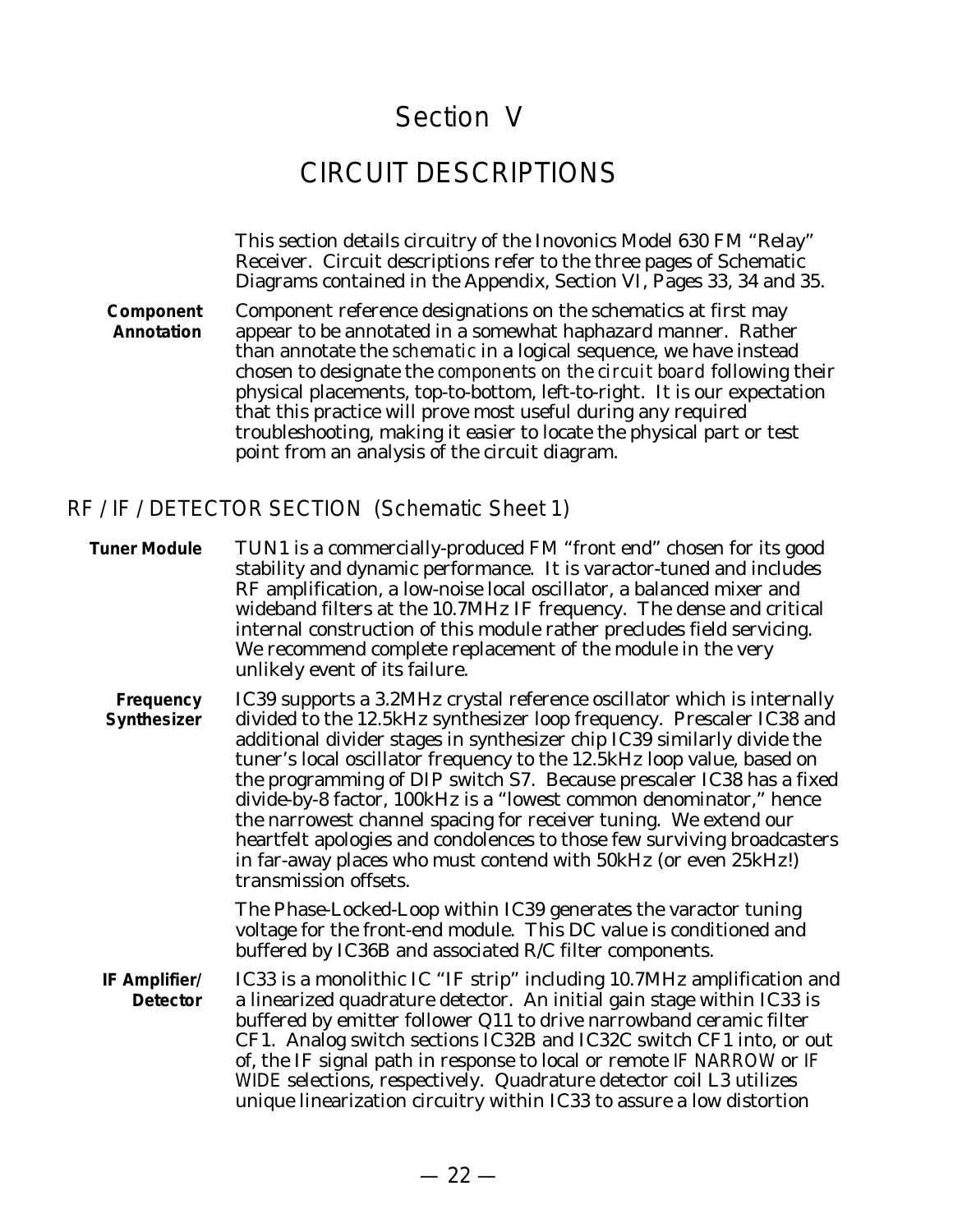|                                                               | figure for the demodulated baseband signal. The output of FM<br>detector chip IC33 is buffered by emitter-follower Q12.                                                                                                                                                                                                                                                                                                                                                                                                                                                                        |
|---------------------------------------------------------------|------------------------------------------------------------------------------------------------------------------------------------------------------------------------------------------------------------------------------------------------------------------------------------------------------------------------------------------------------------------------------------------------------------------------------------------------------------------------------------------------------------------------------------------------------------------------------------------------|
| Overmodulation<br>Clipper                                     | IC34B imparts additional broadband gain to the composite-baseband<br>signal. Gain of this stage is set by R187. Diodes CR29 and CR30 are<br>biased to a figure equivalent to $\pm$ 100kHz carrier deviation, or about<br>130% modulation. Should the incoming carrier, on-channel noise or<br>other interference cause deviation beyond this value, IC34B will soft-<br>clip, limiting the composite-baseband signal to prevent gross<br>overmodulation of the translator exciter.                                                                                                             |
| Low-Pass Filter,<br>Equalization<br>and Phase<br>Compensation | IC34B feeds a passive low-pass filter comprising R196, L4, C85, L3,<br>R177 and C84. This simple 4-pole filter has negligible effect below<br>100kHz. It is included only to remove any 10.7MHz IF leakage and to<br>reduce noise components above 100kHz.                                                                                                                                                                                                                                                                                                                                     |
|                                                               | Gain in IC35B makes up for the 6dB loss in the low-pass filter. In<br>addition, C83 and R195 in the feedback path of this stage give a<br>variable first-order high-frequency boost to correct for passband droop<br>from the ceramic IF filters and the fourth-order low-pass.                                                                                                                                                                                                                                                                                                                |
|                                                               | IC35A is a unity-gain stage incorporating a variable phase equalizer.<br>This equalizer helps correct filter phase response deficiencies.                                                                                                                                                                                                                                                                                                                                                                                                                                                      |
| <b>DC Servo</b>                                               | Since the output of FM detector IC33 is not ground-referenced, servo<br>techniques are used to re-center the composite-baseband signal around<br>zero. IC34A compares the mean DC output level from the frequency<br>and phase equalizers to zero-volts (ground) and applies an offsetting<br>bias to IC34B.                                                                                                                                                                                                                                                                                   |
| <b>MUTE Logic</b>                                             | IC33 yields a DC output which is (indirectly) proportional to the<br>incoming carrier level. IC28B buffers this voltage and drives the<br>bargraph display in the SIGNAL measurement position. This voltage is<br>also fed to the rear-panel SIG LVL terminal to aid in orienting the<br>receiving antenna.                                                                                                                                                                                                                                                                                    |
|                                                               | IC28A compares the carrier-level DC with a fixed voltage equivalent to<br>a $10\mu$ V carrier input. When the actual carrier level falls below $10\mu$ V,<br>the output of IC28A toggles positive. R132 adds hysteresis to the<br>comparator so that a $20\mu$ V carrier input is required to re-toggle the<br>output of IC28A negative. When its output is positive, IC28A lights the<br>front-panel LOW SIGNAL indicator, grounds the rear-panel LOW SIG<br>terminal through Q5, and opens analog switch IC32A to mute both the<br>composite-multiplex and the decoded stereo audio outputs. |
| <b>MPX Output</b><br><b>Amplifier</b>                         | IC30B is the variable-gain output amplifier stage which includes<br>"current booster" emitter-followers Q8 and Q9. The output amplifier<br>drives the load through R173 which establishes the 75-ohm output<br>impedance. Metering of the COMPOSITE MPX OUTPUT follows the<br>buildout resistor so the effects of output loading are reflected in the<br>front-panel bargraph reading.                                                                                                                                                                                                         |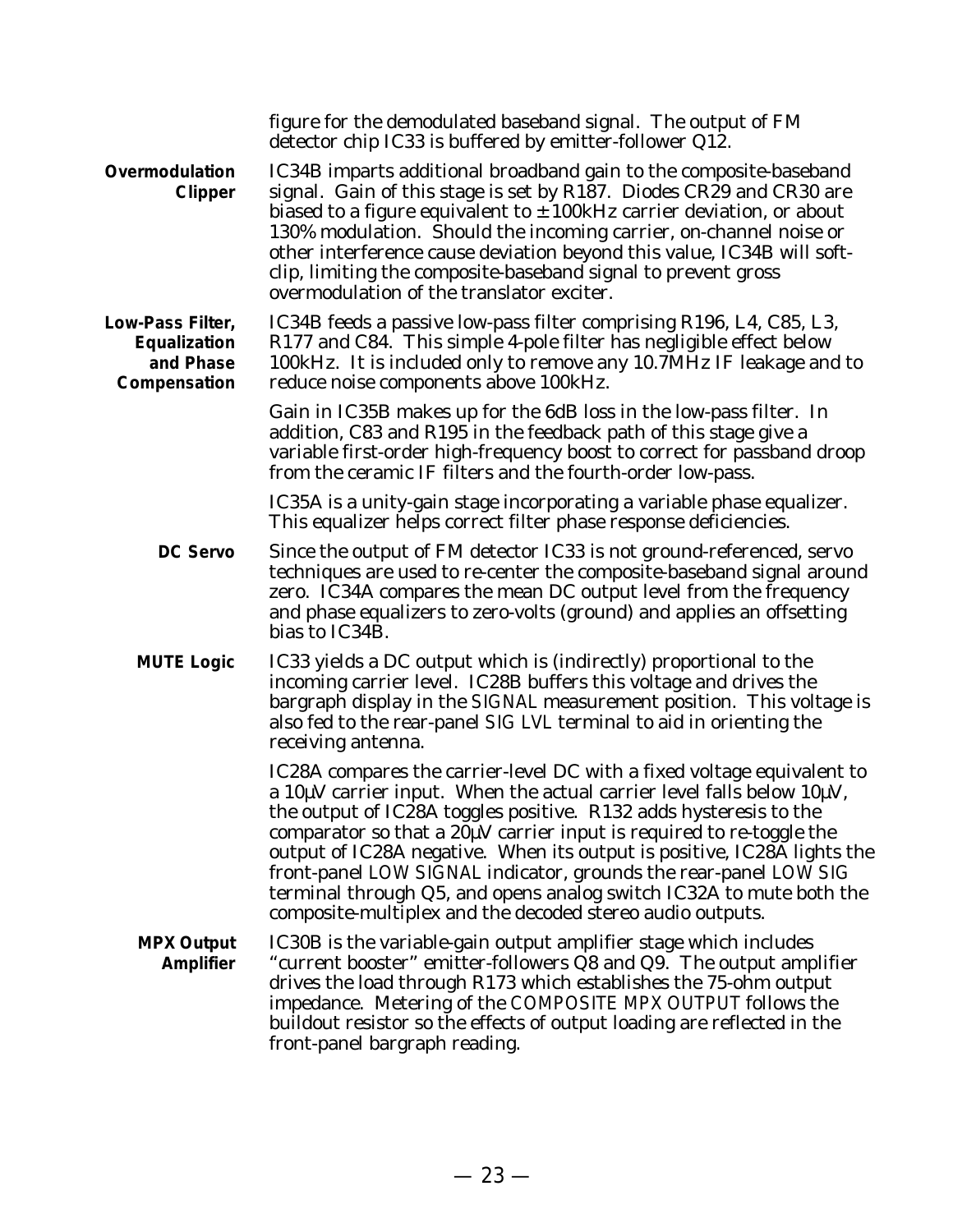## STEREO DECODER (Schematic Sheet 2)

|                                                                                 | IC29 is a monolithic FM stereo decoder IC of advanced design. "Walsh<br>Function" decoding yields very good separation, somewhat lower noise<br>than other decoder ICs, and improved freedom from crosstalk between<br>the stereo program and auxiliary data or audio subcarriers.                                                                                                                                                                                                        |
|---------------------------------------------------------------------------------|-------------------------------------------------------------------------------------------------------------------------------------------------------------------------------------------------------------------------------------------------------------------------------------------------------------------------------------------------------------------------------------------------------------------------------------------------------------------------------------------|
|                                                                                 | The composite-multiplex signal is fed to IC29 through R139. R139 is<br>shunted by variable capacitor C52, a separation trim adjustment. L1,<br>C58 and C57 set the PLL free-run frequency which quickly locks to the<br>19kHz stereo pilot.                                                                                                                                                                                                                                               |
| <b>Stereo Defeat</b>                                                            | A "forced mono" mode is enabled with the front-panel switch or by a<br>remote command. When IC21 toggles positive, Q7 turns on and<br>inhibits PLL operation.                                                                                                                                                                                                                                                                                                                             |
| "Blend"                                                                         | "Blend" is a technique commonly employed in consumer FM receivers<br>to minimize noise under adverse reception conditions. Since the L-R<br>stereo difference signal is an amplitude-modulated component of the<br>composite baseband, stereo reception is invariably noisier than mono,<br>even under ideal reception conditions. "Blend" merely mixes the<br>stereo program gradually to mono as reception conditions deteriorate.                                                      |
|                                                                                 | A common and elementary blending approach simply narrows the<br>stereo image as the input carrier level drops. While this is satisfactory<br>for car radios, it does not take into consideration other mechanisms<br>which may compromise receiver noise performance in stereo. IC29<br>monitors noise in the composite-baseband spectrum above the $L + R$<br>and L-R stereo program components. As the noise level increases,<br>IC29 proportionally blends the stereo program to mono. |
|                                                                                 | The "blend" function may be defeated with the front-panel switch or<br>by a remote command. When the output of IC21B toggles positive, Q6<br>turns on. This upsets the bias level of the blending circuitry and<br>prevents its operation.                                                                                                                                                                                                                                                |
| De-Emphasis,<br><b>Filtering and</b><br><b>Stereo Program</b><br><b>Outputs</b> | European 50-microsecond and U.S. 75-microsecond de-emphasis<br>characteristics are both supported by the Model 630. The appropriate<br>characteristic is selected by circuit-board jumpering; this procedure is<br>covered on Page 9 under Installation and Connection.                                                                                                                                                                                                                   |
|                                                                                 | The de-emphasized program signal undergoes further low-pass filtering<br>to remove residual 19kHz stereo pilot and any subcarriers. IC24, IC25,<br>IC26 and IC27 comprise a fifth-order, active/elliptic low-pass filter<br>network with a cutoff just above the 15kHz audio passband.                                                                                                                                                                                                    |
|                                                                                 | IC23 buffers the output of the low-pass filters and drives one side of<br>the balanced line output. IC23B, the buffer for the left-channel output,<br>includes R117. This is a trim adjustment to balance the two stereo<br>channels. The complementary phase for the balanced outputs is<br>supplied by inverter IC22.                                                                                                                                                                   |
|                                                                                 | IC40 gives additional gain to the stereo program signal, specifically to<br>provide adequate headphone volume at the front-panel jack.                                                                                                                                                                                                                                                                                                                                                    |
|                                                                                 |                                                                                                                                                                                                                                                                                                                                                                                                                                                                                           |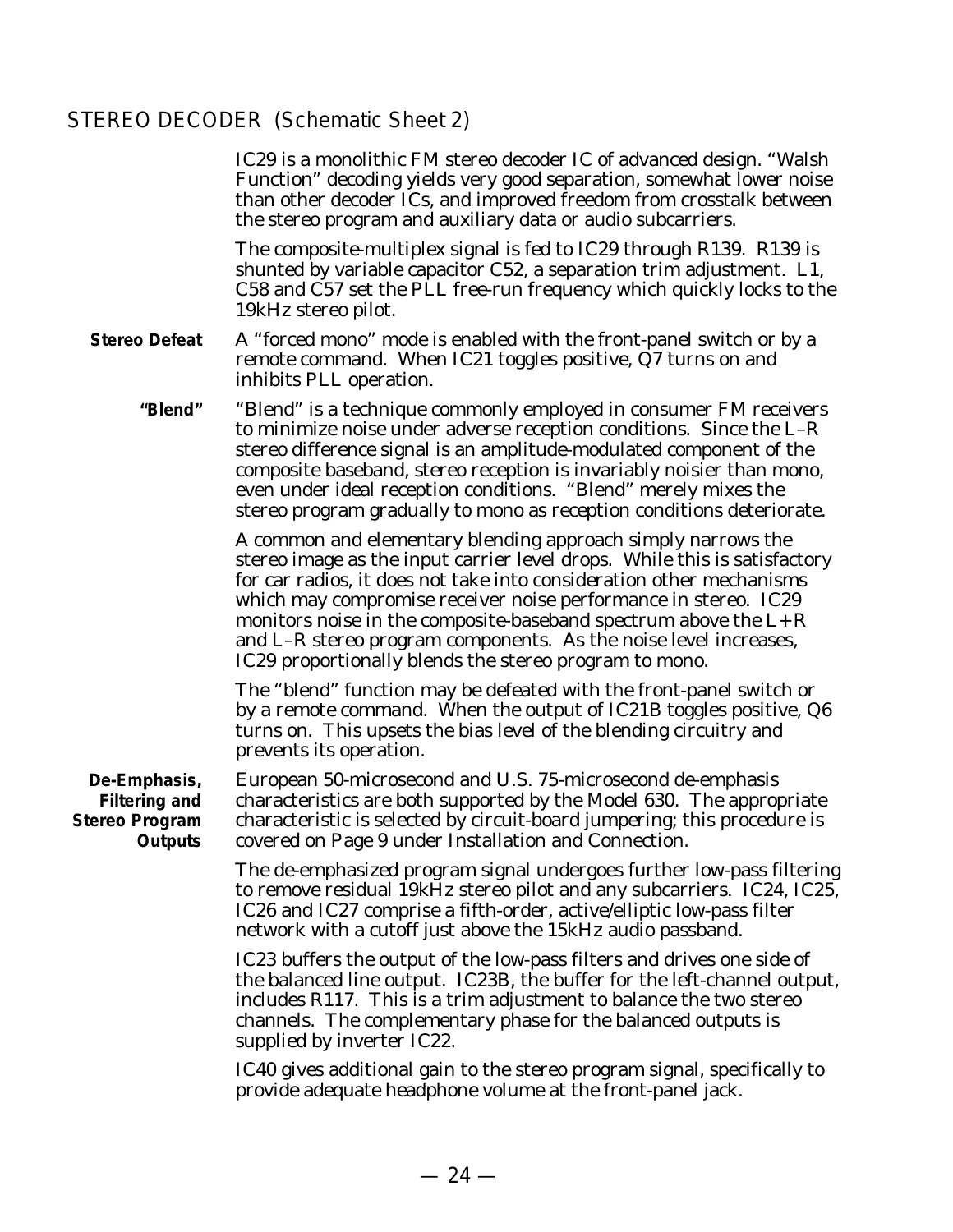#### AUDIO LOSS AND MULTIPATH ALARMS (Schematic Sheet 2)

**Audio Loss Alarm** The composite-baseband signal is fed to IC30A. This amplifier stage includes a first-order band-pass filter to isolate the  $L+R$  (mono) program audio component. The band-pass characteristic favors frequencies in the voice range, eliminating most non-legitimate program components.

> Band-passed audio is presented to comparator IC31A. So long as legitimate program audio remains above approximately 10% modulation, the output of the comparator stays high. This gives a continuous reset to the counter section of IC20, an oscillator/counter which times the program audio loss. If audio remains below the 10% modulation threshold for more than the 1-, 2- or 4-minute period jumpered (see Page 10), flip-flop IC19A is set. This initiates the frontpanel and remote alarms.

**Multipath Measurement** The composite-baseband signal is delivered to IC14, IC15 and IC16. These comprise a two-stage, stagger-tuned bi-quad filter centered at 19kHz. The output of this filter is full-wave-rectified by CR17 and CR18. The resultant DC is low-passed by the R76/C21 and R77/C22 passive networks, and further filtered by active low-pass stage IC18B. This filtering effectively removes any traces of the 19kHz pilot, plus higher-order audio components still within the passband of the bi-quad filter.

> One manifestation of multipath distortion is that it causes intermodulation between program audio frequencies and the 19kHz stereo pilot. In other words, the pilot is envelope (amplitude) modulated by program audio. Filtered DC from the rectified pilot should have no AC component when the received carrier is free from multipath. One exception involves "composite clipping" ahead of the FM exciter, this clipping acting on the stereo pilot as well as on audio processor and filter overshoots. Some early composite clippers did not provide pilot protection; modern composite processors do.

The filtered DC derived from the stereo pilot is AC-coupled through C18 to full-wave, averaging rectifier IC17. The output of IC17B assumes a DC value proportional to multipath distortion. Multipath is quantitatively displayed by the front-panel bargraph meter. Comparator IC18A lights the front-panel warning indicator when multipath exceeds an "acceptable" value.

The output of IC17B is also fed to the rear-panel MPTH LVL terminal. This voltage, proportional to multipath distortion, may be monitored at the antenna site to aid in orienting the antenna.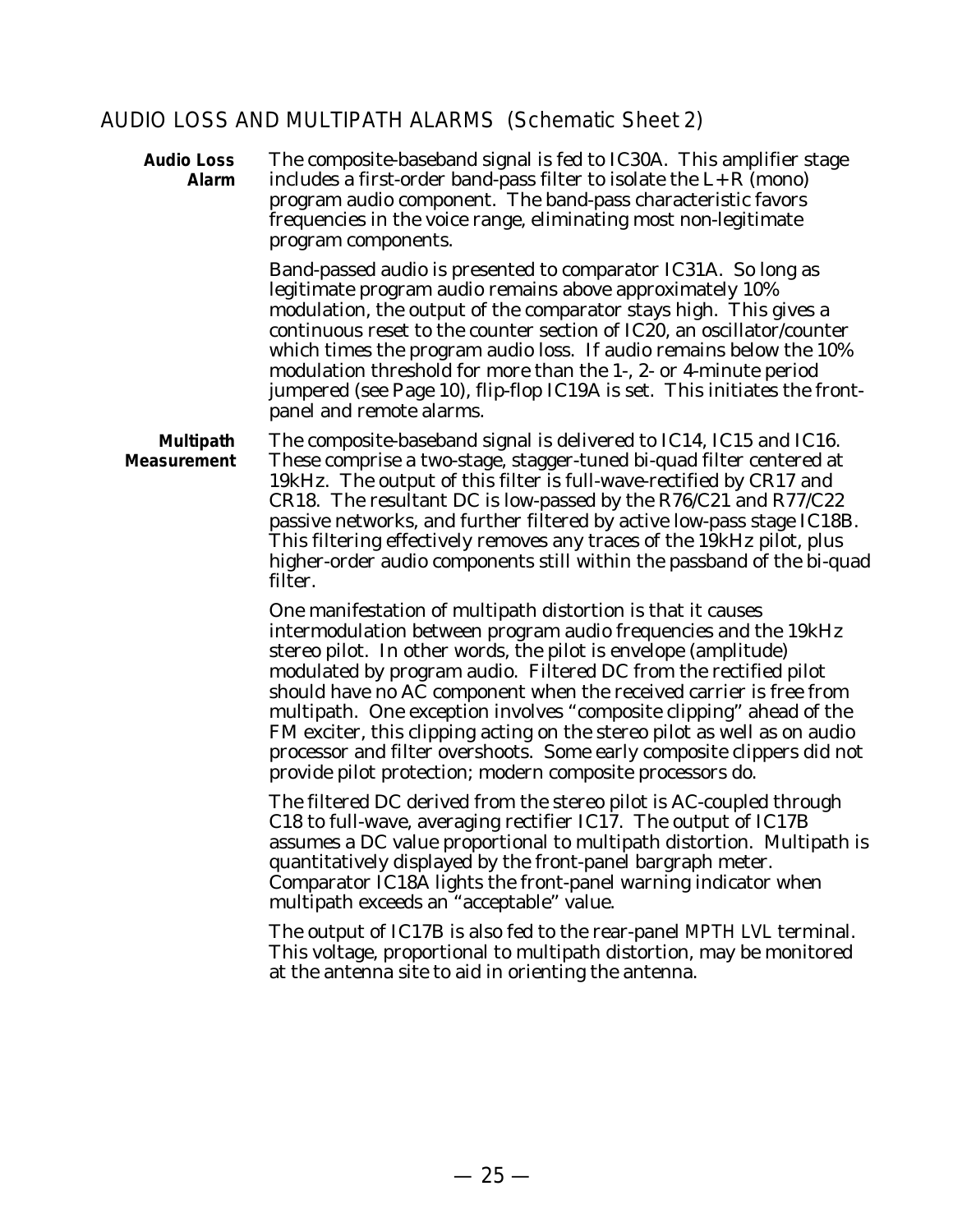#### BARGRAPH METER (Schematic Sheet 3)

| <b>Metering</b><br><b>Selection</b> | Front-panel selector switch S2 controls up/down counter IC12. "Up"<br>or "down" pulses from the switch are de-bounced by Schmitt NAND<br>gates IC13C and IC13D, and fed to the clock input of the counter.<br>IC13B, active only on "down" pulses, determines the counter's<br>direction. IC13A gives a "power-on reset" pulse to preset the counter<br>to the center (MPX / TOTAL MOD %) position.                                           |
|-------------------------------------|-----------------------------------------------------------------------------------------------------------------------------------------------------------------------------------------------------------------------------------------------------------------------------------------------------------------------------------------------------------------------------------------------------------------------------------------------|
|                                     | The binary address from IC12 is decoded by two one-of-eight analog<br>multiplexers. IC1 illuminates an LED indicating the function being<br>metered, IC11 routes the selected signal to the metering circuit. IC9A<br>and IC9B matrix left- and right-channel program audio, yielding $L + R$<br>and L-R stereo sum-and-difference signals, respectively.                                                                                     |
| Meter Rectifier                     | IC10A buffers the selected input signal and imparts broadband gain.<br>IC5A, IC5B, associated diodes and buffer IC7A constitute a full-wave,<br>peak-responding rectifier. The peak value is held by C9 with R19<br>determining the discharge (meter fallback) rate. The peak value is<br>buffered by IC7B and delivered to the bargraph display drivers, IC2,<br>IC3 and IC8.                                                                |
| <b>Bargraph</b><br><b>Display</b>   | Cascaded display drivers (IC2, IC3 and IC8) are operated in the "dot,"<br>rather than the "bar" display mode. This means that only one output<br>of each IC sinks current at any given time. The fact that the LEDs are<br>in series means that the entire string of LEDs associated with any<br>driver draws no more current than when a single LED is lighted. This<br>clever trick saves a good deal of power! Hey, are we Green, or what? |
|                                     | A small amount of 60Hz AC from the power transformer secondary is<br>mixed-in with the DC value fed to the display drivers. This "dithers"<br>the display between adjacent bargraph segments, making some degree<br>of measurement interpolation possible and giving a smoother visual<br>effect.                                                                                                                                             |

#### POWER SUPPLIES (Schematic Sheet 1)

Most of the Model 630 Receiver circuitry operates from a bipolar 9-volt supply. The positive and negative supplies are regulated by linear "three-terminal" IC voltage regulators: IC4 for the +9-volt supply, IC6 for the –9-volt supply.

IC37 is an additional 3-terminal positive voltage regulator providing  $+5$ volts for the synthesizer prescaler chip.

Q1 and Q2 maintain a 24-volt differential supply nominally labeled +12V and –12V. This elevated voltage is required to illuminate the series-connected LED bargraph segments.

The Model 630 power transformer has dual primary windings which may be switched in parallel or in series for 115V or 230V mains, respectively.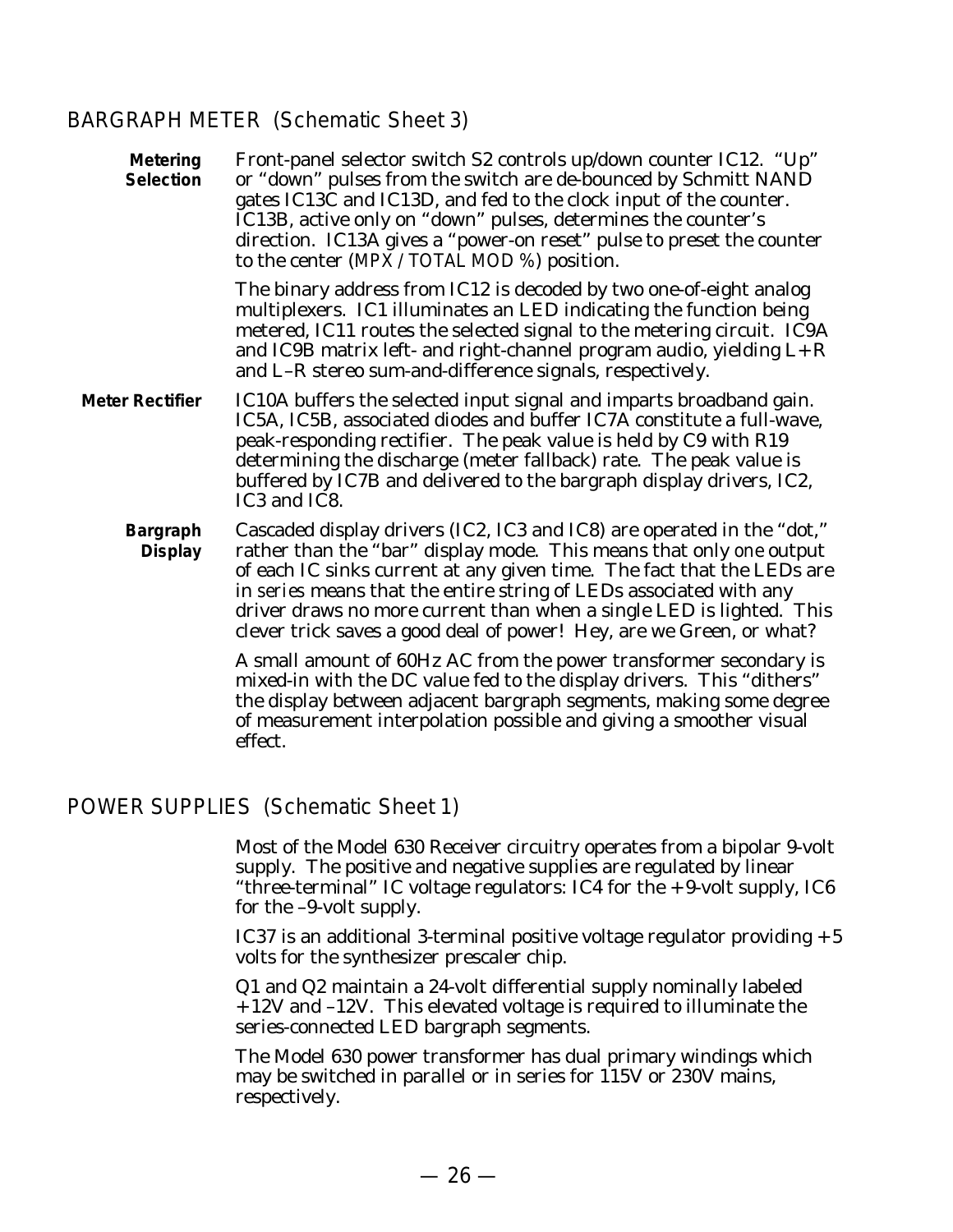## Section VI

## APPENDIX

The following section of this Manual contains a copy of the Frequency Programming Chart for the Inovonics 630 Relay Receiver, Parts Lists, Schematic Diagrams of all electronic circuitry, and an explanation of Inovonics' Warranty Policy.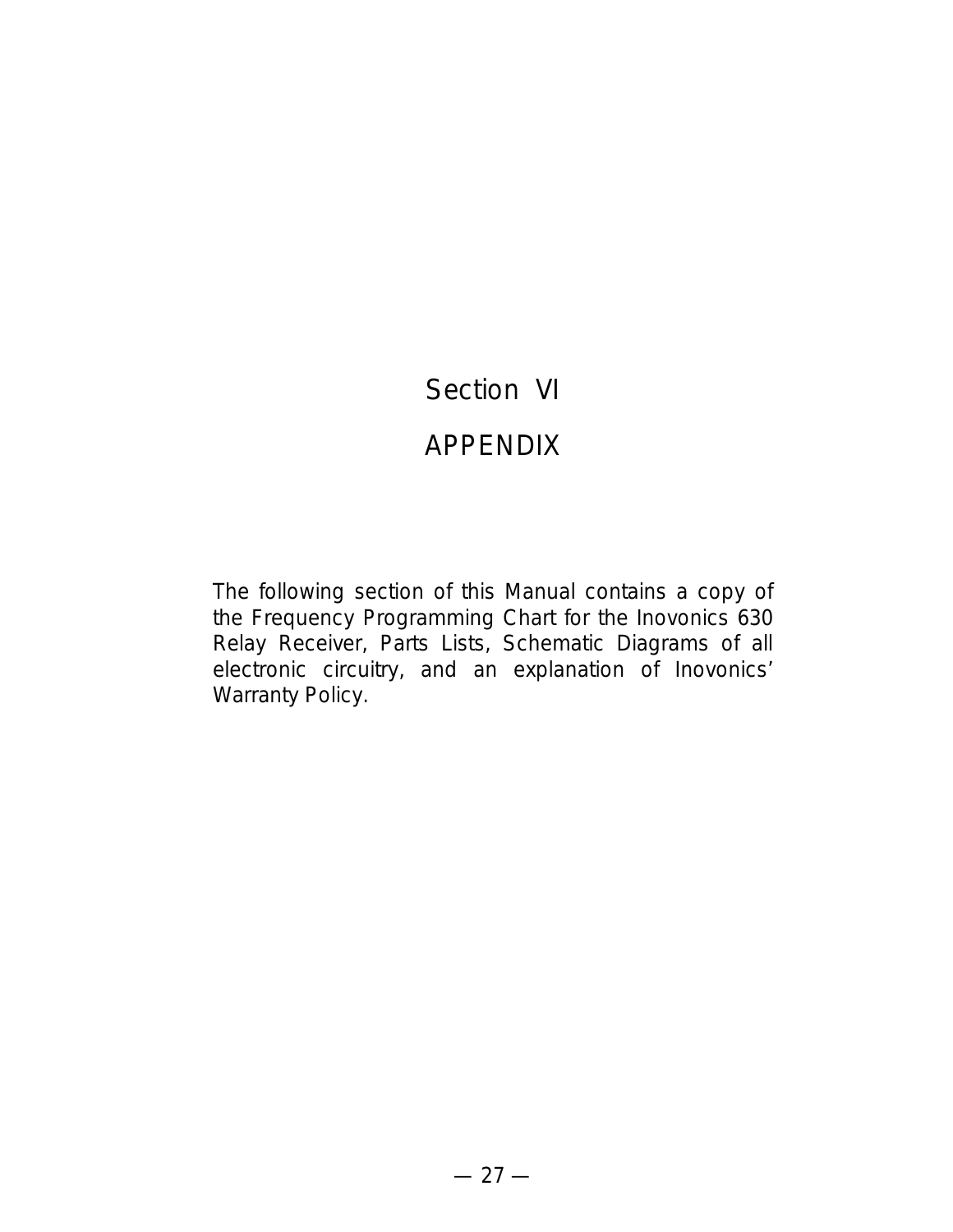#### MODEL 630 FREQUENCY PROGRAMMING CHART

The following tabulation gives the frequency-selection DIP-switch programming code for each FM channel between 87.9MHz and 108.1MHz. This chart also appears on the inside of the top cover of the Model 630. See the instructions for frequency programming on Pages 8 and 9.

Freq. A B C D E F G H I J K

| 87.9                                                                         | 10100100001                                                                                                                                        | <b>ABCDEFGHIJK</b><br>Freq.                                                                                                                                                                                                                | <b>ABCDEFGHIJK</b><br>Freq.                                                                                                                                                                                                                                                       |
|------------------------------------------------------------------------------|----------------------------------------------------------------------------------------------------------------------------------------------------|--------------------------------------------------------------------------------------------------------------------------------------------------------------------------------------------------------------------------------------------|-----------------------------------------------------------------------------------------------------------------------------------------------------------------------------------------------------------------------------------------------------------------------------------|
| 88.0<br>88.1<br>88.2<br>88.3<br>88.4<br>88.5<br>88.6<br>88.7<br>88.8<br>88.9 | 00100100001<br>11000100001<br>01000100001<br>10000100001<br>00000100001<br>11111000001<br>01111000001<br>10111000001<br>00111000001<br>11011000001 | 91.0<br>01100000001<br>91.1<br>10100000001<br>91.2<br>00100000001<br>91.3<br>11000000001<br>91.4<br>01000000001<br>10000000001<br>91.5<br>91.6<br>00000000001<br>91.7<br>11111111110<br>91.8<br>01111111110<br>91.9<br>10111111110         | 94.0<br>00010111110<br>94.1<br>11100111<br>110<br>94.2<br>$\mathbf{1}$<br>1 <sub>0</sub><br>01100111<br>110<br>94.3<br>10100111<br>110<br>94.4<br>00100111<br>94.5<br>11000111110<br>94.6<br>01000111110<br>94.7<br>10000111<br>110<br>94.8<br>00000111110<br>94.9<br>11111011110 |
| 89.0<br>89.1<br>89.2<br>89.3<br>89.4<br>89.5<br>89.6<br>89.7<br>89.8<br>89.9 | 01011000001<br>10011000001<br>00011000001<br>11101000001<br>01101000001<br>10101000001<br>00101000001<br>11001000001<br>01001000001<br>10001000001 | 92.0<br>001111111<br>10<br>92.1<br>11011111<br>110<br>92.2<br>01011111110<br>92.3<br>10011111110<br>00011111110<br>92.4<br>92.5<br>11101111110<br>92.6<br>01101111110<br>92.7<br>10101111110<br>92.8<br>00101111110<br>92.9<br>11001111110 | 95.0<br>01111011110<br>95.1<br>10111011<br>110<br>95.2<br>00111011110<br>95.3<br>11011011<br>110<br>95.4<br>01011011110<br>95.5<br>10011011<br>110<br>95.6<br>00011011<br>110<br>95.7<br>11101011110<br>95.8<br>01101011110<br>95.9<br>10101011110                                |
| 90.0<br>90.1<br>90.2<br>90.3<br>90.4<br>90.5<br>90.6<br>90.7<br>90.8<br>90.9 | 00001000001<br>11110000001<br>01110000001<br>10110000001<br>00110000001<br>11010000001<br>01010000001<br>10010000001<br>00010000001<br>11100000001 | 93.0<br>01001111110<br>93.1<br>10001111110<br>93.2<br>00001111110<br>93.3<br>11110111110<br>93.4<br>01110111110<br>93.5<br>10110111<br>110<br>93.6<br>00110111110<br>93.7<br>11010111<br>110<br>93.8<br>01010111110<br>93.9<br>10010111110 | 96.0<br>00101011110<br>96.1<br>11001011110<br>96.2<br>01001011110<br>96.3<br>10001011110<br>96.4<br>00001011<br>110<br>11110011<br>96.5<br>110<br>01110011<br>96.6<br>110<br>96.7<br>10110011<br>110<br>00110011110<br>96.8<br>11010011110<br>96.9                                |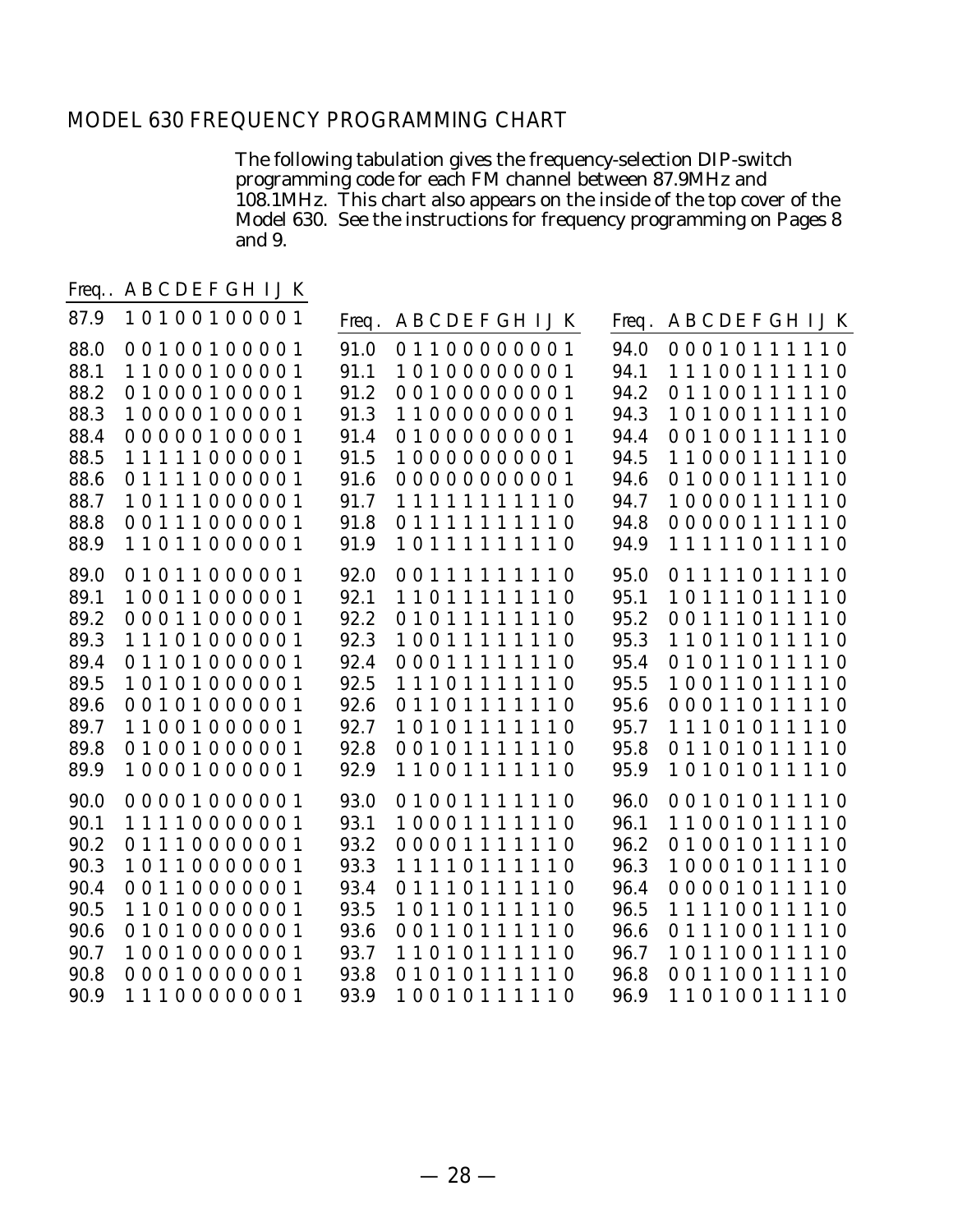| Freq. | ABCDEFGHIJK                                                                                                                                                                                                                                                                | <b>ABCDEFGHIJK</b><br>Freq.                                                                                                                                                                                                                            | Freq. ABCDEFGHIJK                                          |
|-------|----------------------------------------------------------------------------------------------------------------------------------------------------------------------------------------------------------------------------------------------------------------------------|--------------------------------------------------------------------------------------------------------------------------------------------------------------------------------------------------------------------------------------------------------|------------------------------------------------------------|
| 97.0  | 01010011110                                                                                                                                                                                                                                                                | 101.0 0 1 0 0 0 1 0 1 1 1 0                                                                                                                                                                                                                            | 105.0 0 1 0 1 1 1 1 0 1 1 0                                |
| 97.1  | 10010011110                                                                                                                                                                                                                                                                | 101.1 10000101110                                                                                                                                                                                                                                      | 105.1 1 0 0 1 1 1 1 0 1 1 0                                |
| 97.2  | 00010011110                                                                                                                                                                                                                                                                | 101.2 0 0 0 0 0 1 0 1 1 1 0                                                                                                                                                                                                                            | 105.2 0 0 0 1 1 1 1 0 1 1 0                                |
| 97.3  | 11100011110                                                                                                                                                                                                                                                                | 101.3 1 1 1 1 1 0 0 1 1 1 0                                                                                                                                                                                                                            | 105.3 1 1 1 0 1 1 1 0 1 1 0                                |
| 97.4  | 01100011110                                                                                                                                                                                                                                                                | 101.4 0 1 1 1 1 0 0 1 1 1 0                                                                                                                                                                                                                            | 105.4 0 1 1 0 1 1 1 0 1 1 0                                |
| 97.5  | 10100011110                                                                                                                                                                                                                                                                | 101.5 10111001110                                                                                                                                                                                                                                      | 105.5 1 0 1 0 1 1 1 0 1 1 0                                |
| 97.6  | 00100011110                                                                                                                                                                                                                                                                | 101.6 0 0 1 1 1 0 0 1 1 1 0                                                                                                                                                                                                                            | 105.6 0 0 1 0 1 1 1 0 1 1 0                                |
| 97.7  | 11000011110                                                                                                                                                                                                                                                                | 101.7 11011001110                                                                                                                                                                                                                                      | 105.7 11001110110                                          |
| 97.8  | 01000011110                                                                                                                                                                                                                                                                | 101.8 0 1 0 1 1 0 0 1 1 1 0                                                                                                                                                                                                                            | 105.8 0 1 0 0 1 1 1 0 1 1 0                                |
| 97.9  | 10000011110                                                                                                                                                                                                                                                                | 101.9 10011001110                                                                                                                                                                                                                                      | 105.9 1 0 0 0 1 1 1 0 1 1 0                                |
| 98.0  | 00000011110                                                                                                                                                                                                                                                                | 102.0 0 0 0 1 1 0 0 1 1 1 0                                                                                                                                                                                                                            | 106.0 0 0 0 0 1 1 1 0 1 1 0                                |
| 98.1  | 11111101110                                                                                                                                                                                                                                                                | 102.1 1 1 1 0 1 0 0 1 1 1 0                                                                                                                                                                                                                            | 106.1 1 1 1 1 0 1 1 0 1 1 0                                |
| 98.2  | 01111101110                                                                                                                                                                                                                                                                | 102.2 0 1 1 0 1 0 0 1 1 1 0                                                                                                                                                                                                                            | 106.2 0 1 1 1 0 1 1 0 1 1 0                                |
| 98.3  | 10111101110                                                                                                                                                                                                                                                                | 102.3 10101001110                                                                                                                                                                                                                                      | 106.3 1 0 1 1 0 1 1 0 1 1 0                                |
| 98.4  | 00111101110                                                                                                                                                                                                                                                                | 102.4 0 0 1 0 1 0 0 1 1 1 0                                                                                                                                                                                                                            | 106.4 0 0 1 1 0 1 1 0 1 1 0                                |
| 98.5  | 11011101110                                                                                                                                                                                                                                                                | 102.5 11001001110                                                                                                                                                                                                                                      | 106.5 11010110110                                          |
| 98.6  | 01011101110                                                                                                                                                                                                                                                                | 102.6 01001001110                                                                                                                                                                                                                                      | 106.6 0 1 0 1 0 1 1 0 1 1 0                                |
| 98.7  | 10011101110                                                                                                                                                                                                                                                                | 102.7 10001001110                                                                                                                                                                                                                                      | 106.7 10010110110                                          |
| 98.8  | 00011101110                                                                                                                                                                                                                                                                | 102.8 0 0 0 0 1 0 0 1 1 1 0                                                                                                                                                                                                                            | 106.8 0 0 0 1 0 1 1 0 1 1 0                                |
| 98.9  | 11101101110                                                                                                                                                                                                                                                                | 102.9 1 1 1 1 0 0 0 1 1 1 0                                                                                                                                                                                                                            | 106.9 1 1 1 0 0 1 1 0 1 1 0                                |
| 99.0  | 01101101110                                                                                                                                                                                                                                                                | 103.0 0 1 1 1 0 0 0 1 1 1 0                                                                                                                                                                                                                            | 107.0 0 1 1 0 0 1 1 0 1 1 0                                |
| 99.1  | 10101101110                                                                                                                                                                                                                                                                | 103.1 10110001110                                                                                                                                                                                                                                      | 107.1 1 0 1 0 0 1 1 0 1 1 0                                |
| 99.2  | 00101101110                                                                                                                                                                                                                                                                | 103.2 0 0 1 1 0 0 0 1 1 1 0                                                                                                                                                                                                                            | 107.2 0 0 1 0 0 1 1 0 1 1 0                                |
| 99.3  | 11001101110                                                                                                                                                                                                                                                                | 103.3 11010001110                                                                                                                                                                                                                                      | 107.3 11000110110                                          |
| 99.4  | 01001101110                                                                                                                                                                                                                                                                | 103.4 01010001110                                                                                                                                                                                                                                      | 107.4 0 1 0 0 0 1 1 0 1 1 0                                |
| 99.5  | 10001101110                                                                                                                                                                                                                                                                | 103.5 10010001110                                                                                                                                                                                                                                      | 107.5 1 0 0 0 0 1 1 0 1 1 0                                |
| 99.6  | 00001101110                                                                                                                                                                                                                                                                | 103.6 0 0 0 1 0 0 0 1 1 1 0                                                                                                                                                                                                                            | 107.6 0 0 0 0 0 1 1 0 1 1 0                                |
| 99.7  | 11110101110                                                                                                                                                                                                                                                                | 103.7 11100001110                                                                                                                                                                                                                                      | 107.7 1 1 1 1 1 0 1 0 1 1 0                                |
| 99.8  | 01110101110                                                                                                                                                                                                                                                                | 103.8 0 1 1 0 0 0 0 1 1 1 0                                                                                                                                                                                                                            | 107.8 0 1 1 1 1 0 1 0 1 1 0                                |
| 99.9  | 10110101110                                                                                                                                                                                                                                                                | 103.9 10100001110                                                                                                                                                                                                                                      | 107.9 10111010110                                          |
|       | 100.0 0 0 1 1 0 1 0 1 1 1 0<br>100.1 1 1 0 1 0 1 0 1 1 1 0<br>100.2 0 1 0 1 0 1 0 1 1 1 0<br>100.3 10010101110<br>100.4 0 0 0 1 0 1 0 1 1 1 0<br>100.5 11100101110<br>100.6 0 1 1 0 0 1 0 1 1 1 0<br>100.7 1 0 1 0 0 1 0 1 1 1 0<br>100.8 00100101110<br>100.9 11000101110 | 104.0 0 0 1 0 0 0 0 1 1 1 0<br>104.1 11000001110<br>104.2 01000001110<br>104.3 10000001110<br>104.4 00000001110<br>104.5 1 1 1 1 1 1 1 0 1 1 0<br>104.6 0 1 1 1 1 1 1 0 1 1 0<br>104.7 10111110110<br>104.8 0 0 1 1 1 1 1 0 1 1 0<br>104.9 11011110110 | 108.0 0 0 1 1 1 0 1 0 1 1 0<br>108.1 1 1 0 1 1 0 1 0 1 1 0 |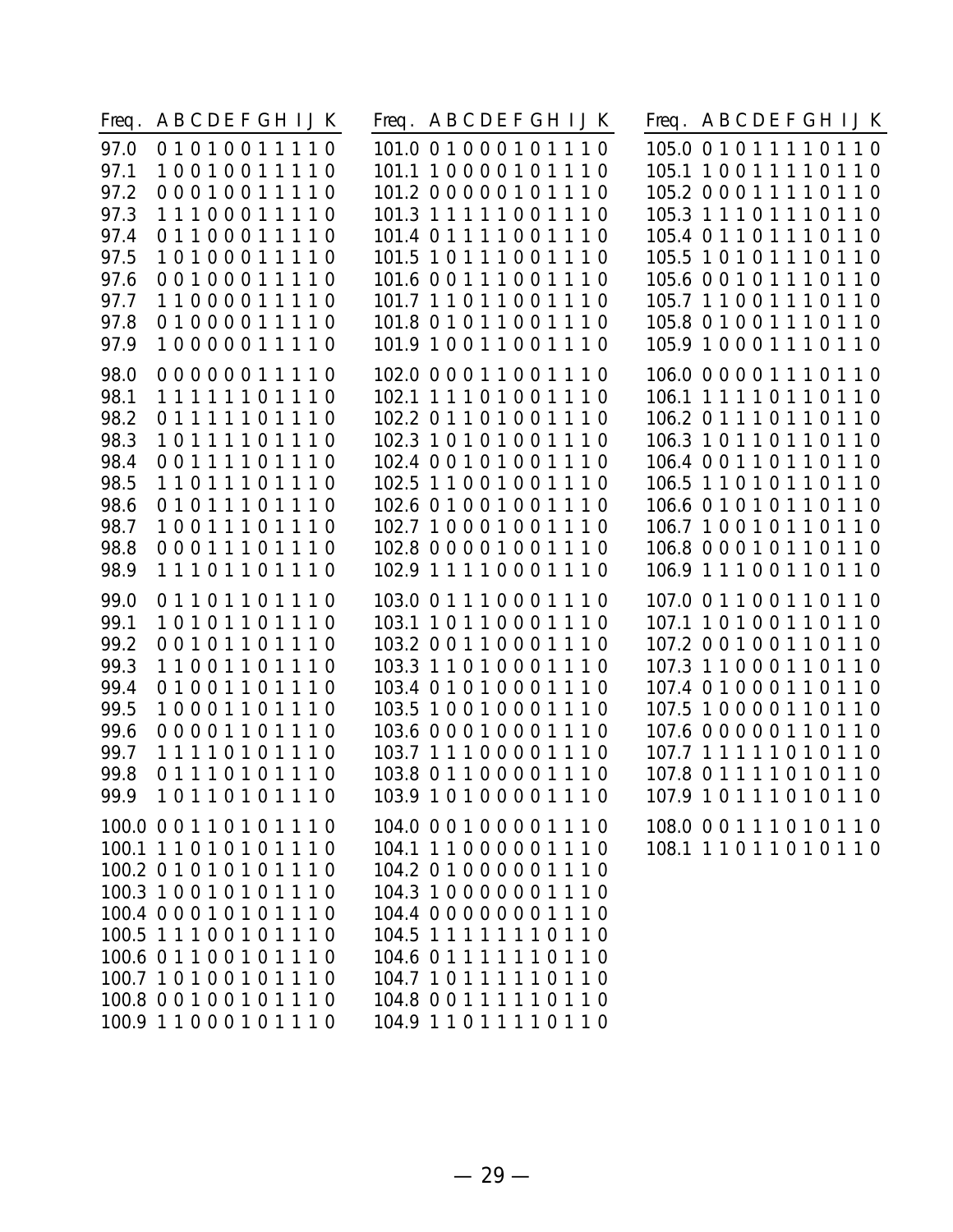## PARTS LIST

#### EXPLANATION OF PARTS LISTINGS

This section contains listings of component parts used in the Inovonics 630 FM Relay Receiver. These are listed either *en-masse,* or by schematic component reference designation. The listing may, or may not, specify a particular manufacturer. When no manufacturer is calledout, the term "open mfgr." advises that any manufacturer's product is acceptable, so long as it carries the proper part number.

If a particular component is not listed at all, this means that we do not consider it a typical replacement item. Should you need to order an unlisted part, call, write or FAX the factory with a brief description and we'll do our best to figure out what you need and get it on its way to you.

#### PARTS LISTING

Unless specifically noted by component reference designation below, **capacitors** are specified as follows:

- a) **Under 100pF** are the "dipped," or "silver" mica type; DM-15 (or CM-05 military series) size designation; "P" value is picofarads,  $\pm$  5%, 200VDC; (open mfgr.).
- b) **100pF to 0.47µF** are of the metalized mylar or polyester variety. Whole number "P" values are picofarads, decimal values are microfarads,  $\pm$  5%, 50VDC or better. The style used in the 630 is the "minibox" package with a lead spacing of 0.2 inch. **Preferred mfgr.:** Wima MKS-2 or FKC-2 series. **Alternates:** CSF-Thompson IRD series or Roederstein KT-1808 or KT-1817 series.
- c) **1.0µF and above** are radial-lead electrolytics, value per schematic, 25VDC; (open mfgr.).
- C1,2 Capacitor, Ceramic Disc "Safety" Mains Bypass, .0047µF, 440VAC; Murata/Erie DE7150 F 472M VA1-KC (preferred)
- C5,6 Capacitor, Electrolytic, axial leads, 1000µF, 35VDC; (open mfgr.)
	- Capacitor, "High-Q," .0033µF, 2.5%, 100VDC; Wima FKC-2
	- (Polycarbonate) preferred, any equivalent *must* have identical characteristics.
- C38,78,87, Capacitor, Monolithic Ceramic, 0.1µF, 50VDC; (open mfgr.)
- 88,90

C15,16,19,20, 26-37,47,48,65

- C52,94 Capacitor, Variable, 5-50pF; Mouser 24AA024
- CF1 "Narrow" Ceramic Filter; *SPECIAL Inovonics Part No. 1428*
- CR1-5,11 Diode, Silicon Rectifier; (open mfgr.) 1N4005
- CR6-9,12-31 Diode, Silicon Signal; (open mfgr.) 1N4151 or equiv.
	- CR10 Diode, Zener, 22V; (open mfgr.) 1N5251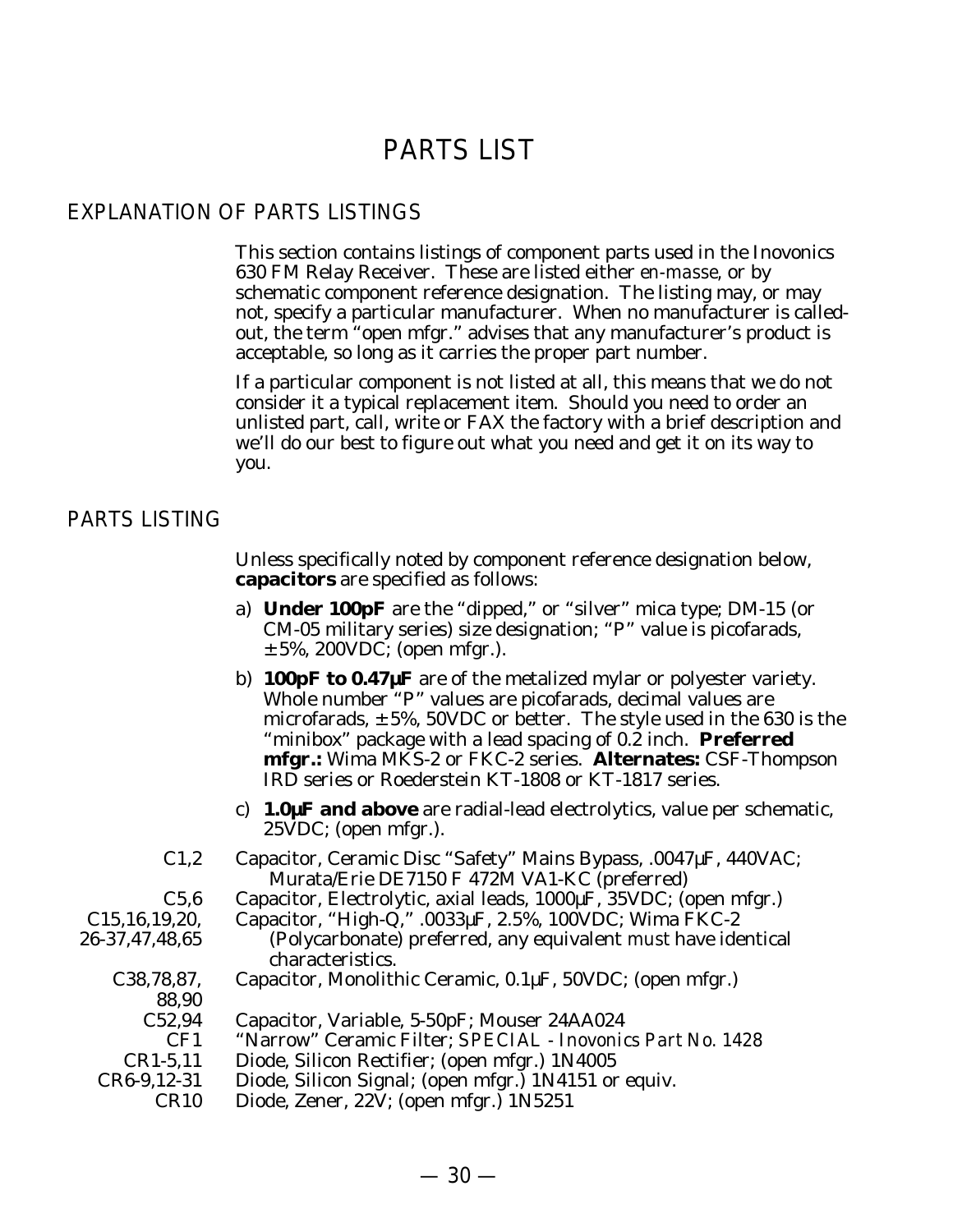| F1                | Fuseholder, PC-mounting; Littlefuse 345-101-010 with 345-101-020     |
|-------------------|----------------------------------------------------------------------|
|                   | Cap for 1/4-inch (U.S.) fuses, or 345-121-020 Cap for 5mm            |
|                   | (European) fuses. (Fuse is normal "fast-blow" type in value          |
|                   | specified on rear panel with reference to mains supply.)             |
| $I1-8, 14, 19$    | LED Indicator, diffused yellow, T-1 package; Stanley MAY 3378S       |
| 19-12, 15, 17, 20 | LED Indicator, diffused pastel red, T-1 package; Stanley MVR 3378S   |
| I, 13, 16, 18, 21 | LED Indicator, diffused pastel green, T-1 package; Stanley MPG 3878S |
| BAR1,2            | 10-Segment LED-bar display module, green; Kingbright DC-10GWA        |
| BAR <sub>3</sub>  | 10-segment LED-bar display module, yellow; Kingbright DC-10YWA       |
|                   | Right-angle socket for BAR1-3 (630 requires two, 14-pin and two, 16- |
|                   | pin.); Circuit Assembly Corp. CA-14SE-10RAC3-01 (14-pin),            |
|                   | CA-16SE-10RAC3-01 (16-pin)                                           |
|                   | Pin-strip sockets for BAR1-3; E-CAM 250-1-2510-1208 (630 requires    |
|                   | three, broken into two strips of 30)                                 |
| IC1,11            | Integrated Cct.; (open mfgr.) CMOS 4051B                             |
| IC2,3,8           | Integrated Cct.; National Semi. LM3914N                              |
| IC4               | Integrated Cct.; (open mfgr.) LM317-T (Uses Aavid 574602 B03700      |
|                   | Heat Fin)                                                            |
| IC5,7,10,         | Integrated Cct.; Motorola MC34082P                                   |
| 30, 34, 35        |                                                                      |
| IC <sub>6</sub>   | Integrated Cct.; (open mfgr.) LM337-T (Uses Aavid 574602 B03700      |
|                   | Heat Fin)                                                            |
| $IC9,14-18,$      | Integrated Cct.; (open mfgr.) LF353N                                 |
| $22 - 28$ ,       |                                                                      |
| 31,36,40          |                                                                      |
| IC12              | Integrated Cct.; (open mfgr.) CMOS 4029B                             |
| IC <sub>13</sub>  | Integrated Cct.; (open mfgr.) CMOS 4093B                             |
| IC19              | Integrated Cct.; (open mfgr.) CMOS 4013B                             |
| <b>IC20</b>       | Integrated Cct.; (open mfgr.) CMOS 4060B                             |
| IC21              | Integrated Cct.; (open mfgr.) LM324                                  |
| <b>IC29</b>       | Integrated Cct.; Allegro A3828EA                                     |
| IC32              | Integrated Cct.; (open mfgr.) CMOS 4053B                             |
| IC <sub>33</sub>  | Integrated Cct.; National LM1865N                                    |
| IC <sub>37</sub>  | Integrated Cct.; (open mfgr.) LM78L05                                |
| IC <sub>38</sub>  | Integrated Cct.; NEC UPB555C                                         |
| IC <sub>39</sub>  | Integrated Cct.; Motorola MC145151P                                  |
| J1                | AC Mains Connector, PC-mounting; Switchcraft EAC303                  |
| J <sub>2</sub>    | 16-Position Barrier Block; PCD Co. ELFH16210 PC-mounting header      |
|                   | with ELFP116210 plug-in screw-terminal block.                        |
| J3                | 6-Position Barrier Block; PCD Co. ELFH06210 PC-mounting header       |
|                   | with ELFP06210 plug-in screw-terminal block.                         |
| J4                | PC-mounting Stereo Headphone Jack; Switchcraft RN112BPC              |
| J601              | Connector, chassis-mounting male "BNC"; Amphenol 31-221              |
| J602              | Connector, chassis-mounting male "F"; Mouser 16SF062                 |
| $JMP1-3$          | Shorting "Shunt" for 0.1-inch header strip (open mfgr.)              |
| L1,4              | Inductor, fixed, 220µH; J.W. Miller 9210-92                          |
| L2                | Inductor, fixed, 10µH; Mouser 43LS105                                |
| L3                | Quadrature Detector Coil; Toko BKAC-K2318HM                          |
| T E               | Inductor fixed EQ0LL I W Miller 0250 EQ1                             |

L5 Inductor, fixed, 560µH; J.W. Miller 9250-564